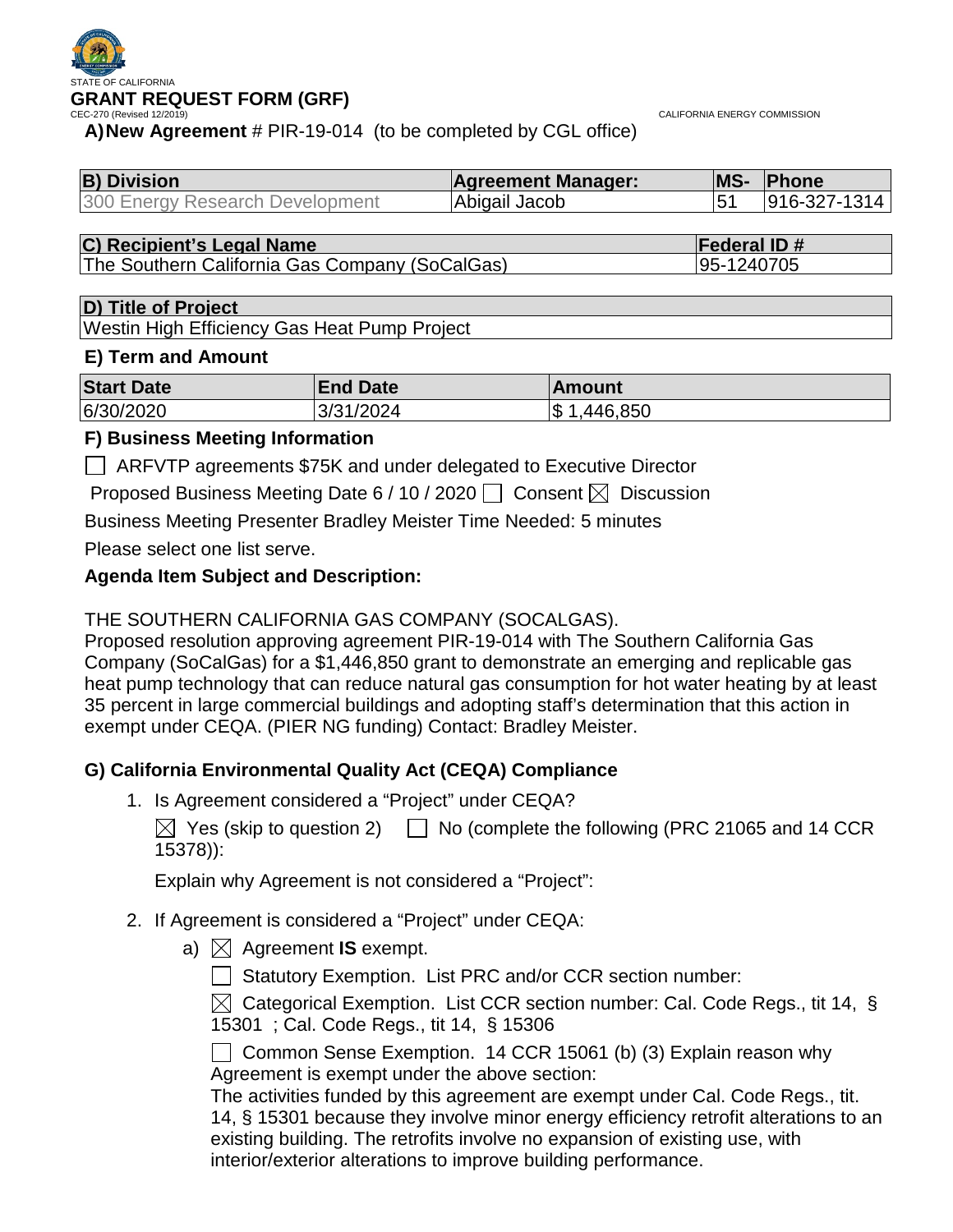

The activities funded by this agreement are exempt under Cal. Code Regs., tit. 14, § 15306 because the purpose is to install natural gas-fired heat pump systems in a large commercial building and monitor and analyze the thermal performance and energy use of the units. The project is strictly for information gathering purposes and involves basic data collection with no serious or major disturbance to an environmental resource.

b) Agreement **IS NOT** exempt. (consult with the legal office to determine next steps)

Check all that apply

 $\Box$  Initial Study

**Negative Declaration** 

**Mitigated Negative Declaration** 

Environmental Impact Report

Statement of Overriding Considerations

**H) List all subcontractors (major and minor) and equipment vendors:** (attach additional sheets as necessary)

| <b>Legal Company Name:</b>                      | <b>Budget</b> |
|-------------------------------------------------|---------------|
| The Grant Farm, Inc., DBA Momentum              | \$230,000     |
| Viridis Consulting LLC SB (Micro)               | \$20,000      |
| US Green Building Council - Los Angeles Chapter | \$50,000      |
| Westin Bonaventure Hotel and Suites             | \$230,000     |
| Arup North America Ltd.                         | \$300,880     |
| <b>TBD - Installation Contractor</b>            | \$615,970     |

**I) List all key partners:** (attach additional sheets as necessary)

### **Legal Company Name:**

### **J) Budget Information**

| <b>Funding Source</b> | <b>Funding Year</b><br>Appropriation | <b>Budget List</b><br><b>Number</b> | <b>Amount</b> |
|-----------------------|--------------------------------------|-------------------------------------|---------------|
| NG Subaccount, PIERDD | 18-19                                | 501.001M                            | \$1,446,850   |
| <b>Funding Source</b> |                                      |                                     |               |
| <b>Funding Source</b> |                                      |                                     |               |
| <b>Funding Source</b> |                                      |                                     |               |

R&D Program Area: EERO: Buildings TOTAL: \$1,446,850

Explanation for "Other" selection

Reimbursement Contract #: Federal Agreement #: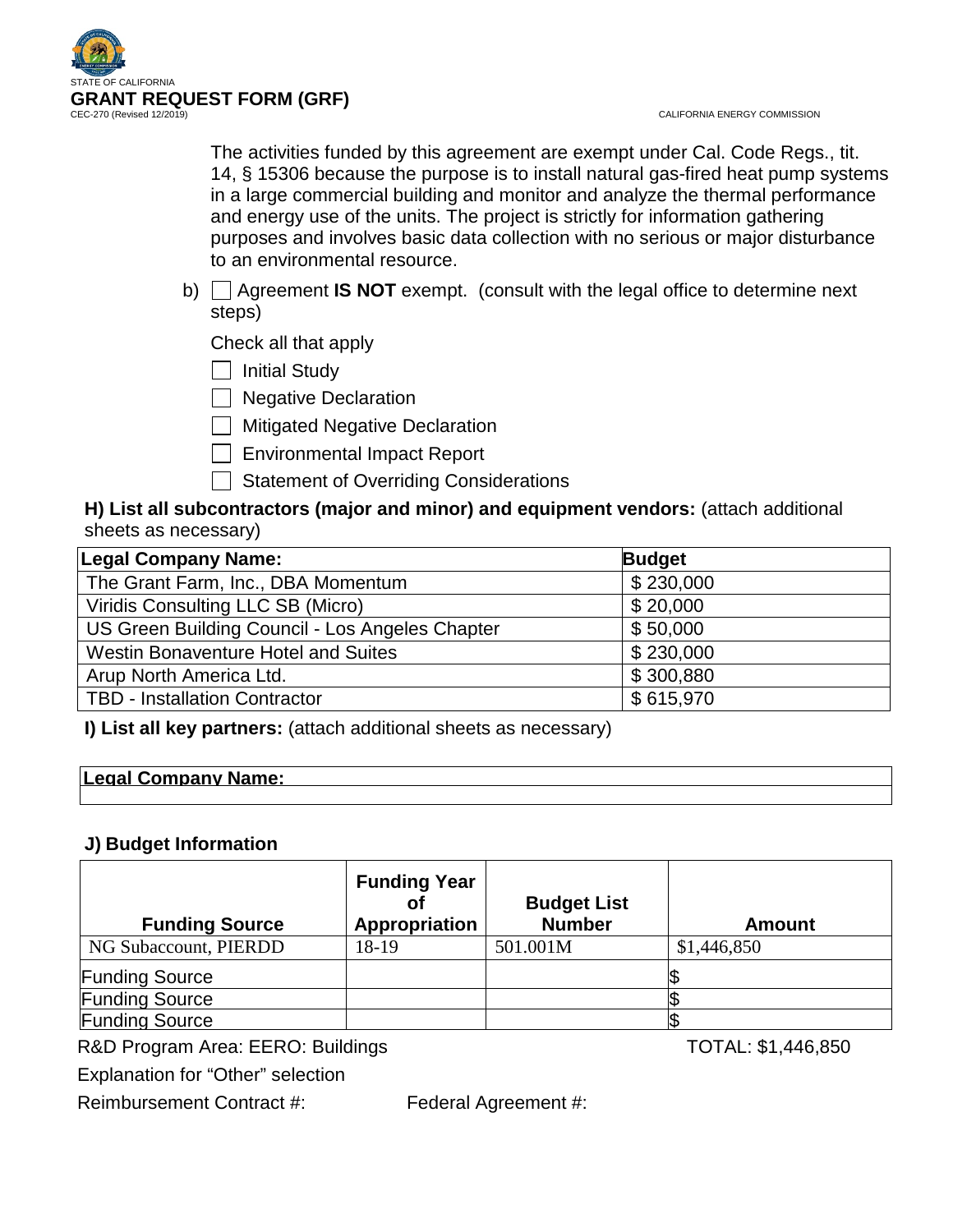| STATE OF CALIFORNIA<br><b>GRANT REQUEST FORM (GRF)</b><br>CEC-270 (Revised 12/2019)<br>K) Recipient's Contact Information                                                                                                                                                                                              |                            |            | CALIFORNIA ENERGY COMMISSION                                                                                                                                                             |
|------------------------------------------------------------------------------------------------------------------------------------------------------------------------------------------------------------------------------------------------------------------------------------------------------------------------|----------------------------|------------|------------------------------------------------------------------------------------------------------------------------------------------------------------------------------------------|
| 1. Recipient's Administrator/Officer<br>Name: Darren Hanway<br>Address: 555 W 5Th St<br>City, State, Zip: Los Angeles, CA<br>90013-1010<br>Phone: 213-244-3419<br>E-Mail: dhanway@socalgas.com<br>L) Selection Process Used<br><b>Competitive Solicitation</b><br>First Come First Served Solicitation Solicitation #: | Solicitation #: GFO-19-504 |            | 2. Recipient's Project Manager<br>Name: Darren Hanway<br>Address: 555 W 5Th St<br>City, State, Zip: Los Angeles, CA<br>90013-1010<br>Phone: 213-244-3419<br>E-Mail: dhanway@socalgas.com |
| M) The following items should be attached to this GRF<br>Exhibit A, Scope of Work<br>1.<br>2.<br>Exhibit B, Budget Detail<br>3.<br>CEC 105, Questionnaire for Identifying Conflicts<br><b>Recipient Resolution</b><br>4.<br><b>CEQA Documentation</b><br>5.                                                            |                            | N/A<br>N/A | Attached<br>Attached<br>Attached<br>Attached<br>Attached                                                                                                                                 |
| <b>Agreement Manager</b>                                                                                                                                                                                                                                                                                               | <b>Date</b>                |            |                                                                                                                                                                                          |
| <b>Office Manager</b>                                                                                                                                                                                                                                                                                                  | <b>Date</b>                |            |                                                                                                                                                                                          |
| <b>Deputy Director</b>                                                                                                                                                                                                                                                                                                 | <b>Date</b>                |            |                                                                                                                                                                                          |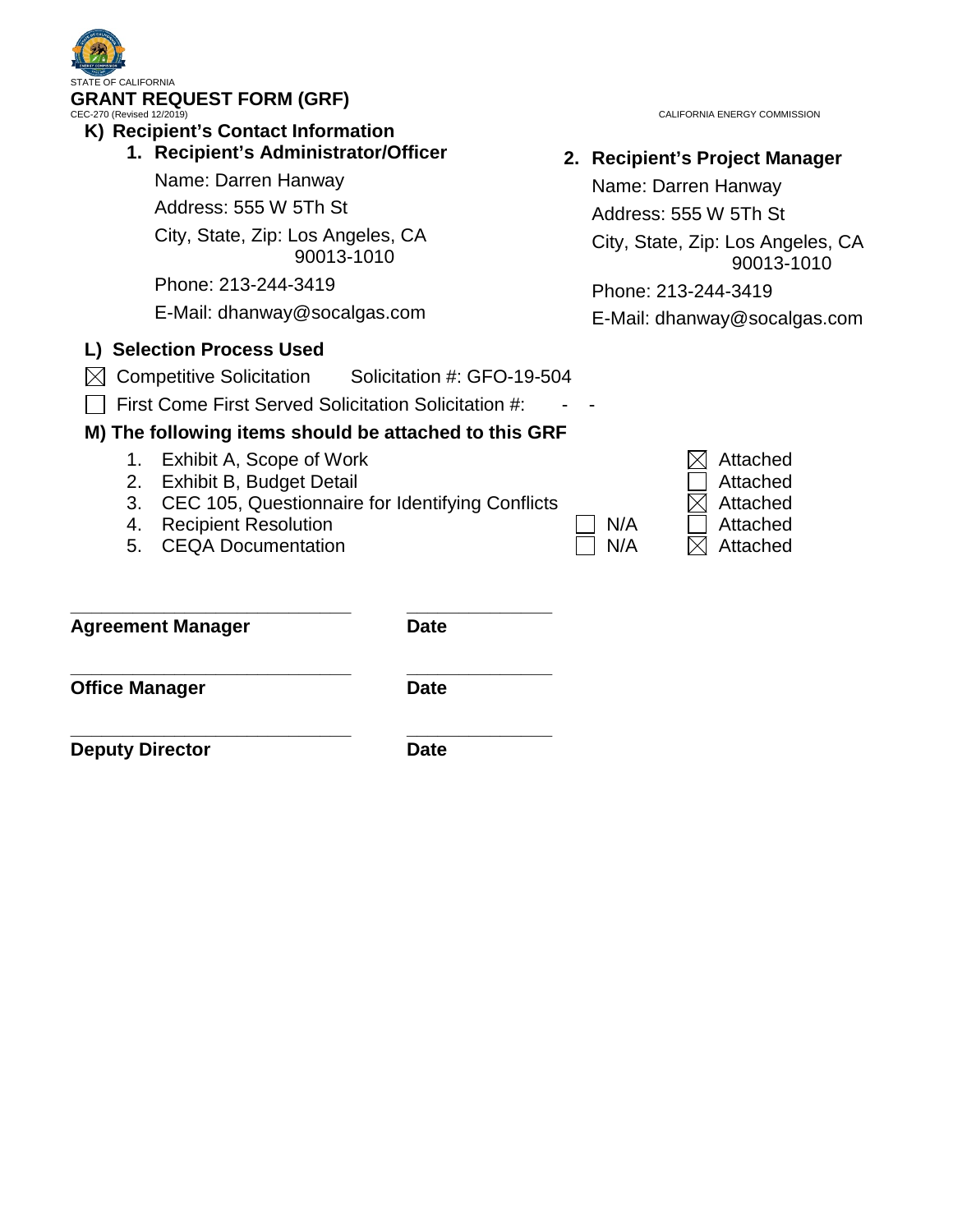### **I. TASK ACRONYM/TERM LISTS**

#### **A. Task List**

| Task # | CPR <sup>1</sup> | <b>Task Name</b>                           |
|--------|------------------|--------------------------------------------|
|        |                  | <b>General Project Tasks</b>               |
|        |                  | Design and Engineering                     |
|        |                  | Site Preparation and Equipment Procurement |
|        |                  | Equipment Installation and Commissioning   |
|        |                  | Measurement and Verification               |
| 6      |                  | <b>Evaluation of Project Benefits</b>      |
|        |                  | Technology/Knowledge Transfer Activities   |

#### **B. Acronym/Term List**

| <b>Acronym/Term</b> | <b>Meaning</b>                      |
|---------------------|-------------------------------------|
| <b>CAM</b>          | <b>Commission Agreement Manager</b> |
| CAO                 | <b>Commission Agreement Officer</b> |
| CPR                 | <b>Critical Project Review</b>      |
| <b>GHG</b>          | <b>Greenhouse Gas</b>               |
| M&V                 | Measurement & Verification          |
| <b>TAC</b>          | <b>Technical Advisory Committee</b> |

#### **II. PURPOSE OF AGREEMENT, PROBLEM/SOLUTION STATEMENT, AND GOALS AND OBJECTIVES**

#### **A. Purpose of Agreement**

The purpose of this Agreement is to fund the demonstration and deployment of emerging and replicable gas heat pump technology that can significantly reduce greenhouse gas (GHG) emissions in existing large commercial buildings through the optimal placement of the technology within the buildings.

#### **B. Problem/ Solution Statement**

#### **Problem**

Large commercial buildings greater than 100,000 square feet utilize natural gas for space / climate conditioning and water heating. Adequate zero-emission technologies for large buildings are not readily available and can create significant economic burdens due to high power demand during peak electricity pricing periods.

#### **Solution**

Gas heat pumps are a high-efficiency technology that can be deployed to supplement or replace traditional boiler systems. Gas heat pumps have energy efficiency ratings (Coefficient of Performance) of 1.3 to 2.2 based on operating conditions, which is significantly higher than traditional boilers (approximately 80-85 percent efficient) and even newer high-efficiency boilers

 $\overline{a}$ 

<span id="page-3-0"></span><sup>1</sup> Please see subtask 1.3 in Part III of the Scope of Work (General Project Tasks) for a description of Critical Project Review (CPR) Meetings.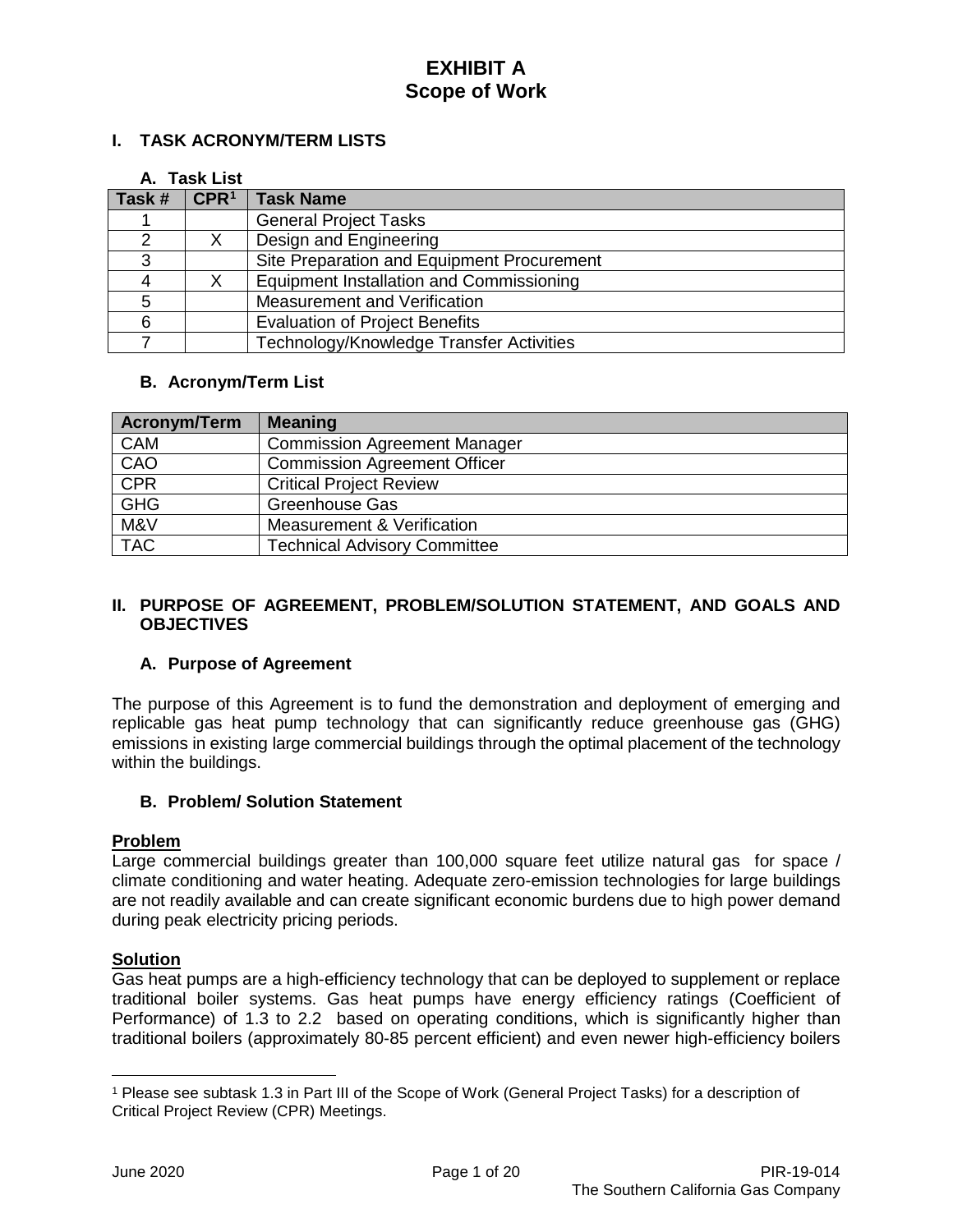(approximately 90-95 percent efficient). Gas heat pumps provide energy diversity to increase the resiliency of large commercial buildings, avoid costly electricity price spikes during peak times, and provide space cooling in the mechanical rooms where they are located, thus reducing the cooling loads associated with other mechanical processes.

### **C. Goals and Objectives of the Agreement**

### **Agreement Goals**

The goals of this Agreement are to:

- Optimally deploy natural gas heat pump technology to provide domestic hot water for a large commercial facility in Southern California and greatly reduce GHG emissions and air quality impacts to local communities and populations located in the surrounding areas of the facility.
- Develop and distribute project benefits information to a wide audience of key stakeholders and decision makers.
- Promote sustainability in an equitable manner to maximize benefits to the local communities and populations located in the surrounding areas of this facility and many of California's hospitality centers.

Ratepayer Benefits: This Agreement will result in the ratepayer benefits of reduced energy utilization, reduced energy costs, and improved infrastructure resilience and reliability. The longterm value of the demonstration is expected to result in additional retrofit installations to develop cumulative and additive benefits across the state. The gas heat pumps achieve significantly greater efficiency than condensing and non-condensing natural gas boilers. Additionally, the project team expects that the deployment of gas heat pumps will yield the following qualitative benefits:

- Lower dependency on electricity for cooling and lower natural gas consumption for commercial buildings that implement the gas heat pump technology;
- Greater leverage of the existing natural gas infrastructure in California;
- Lower total cooling load for buildings (with optimally placed gas heat pump);
- Applicability as a retrofit for existing buildings or in new construction;
- Promotion of new architecture designs for incorporation of gas heat pumps into new hotels and commercial buildings; and
- Facilitating entry of renewable natural gas into the commercial building sector.

Technological Advancement and Breakthroughs: This Agreement will lead to technological advancement and breakthroughs to overcome barriers to the achievement of the State of California's statutory energy goals by promoting the adoption and utilization of high efficiency gas heat pump technologies in large commercial buildings, which utilize approximately 18 percent of the state's natural gas. Gas heat pumps have not been widely adopted in California based on relatively high upfront capital costs, which typically drive design considerations instead of focusing on the lifecycle savings from relatively low operating costs. The proposed project will demonstrate the long-term savings and value proposition of this high-efficiency technology.

#### **Agreement Objectives**

The objectives of this Agreement are to:

• Demonstrate energy efficiency savings of at least 35 percent reduction in natural gas consumption with a goal of less than seven year simple payback.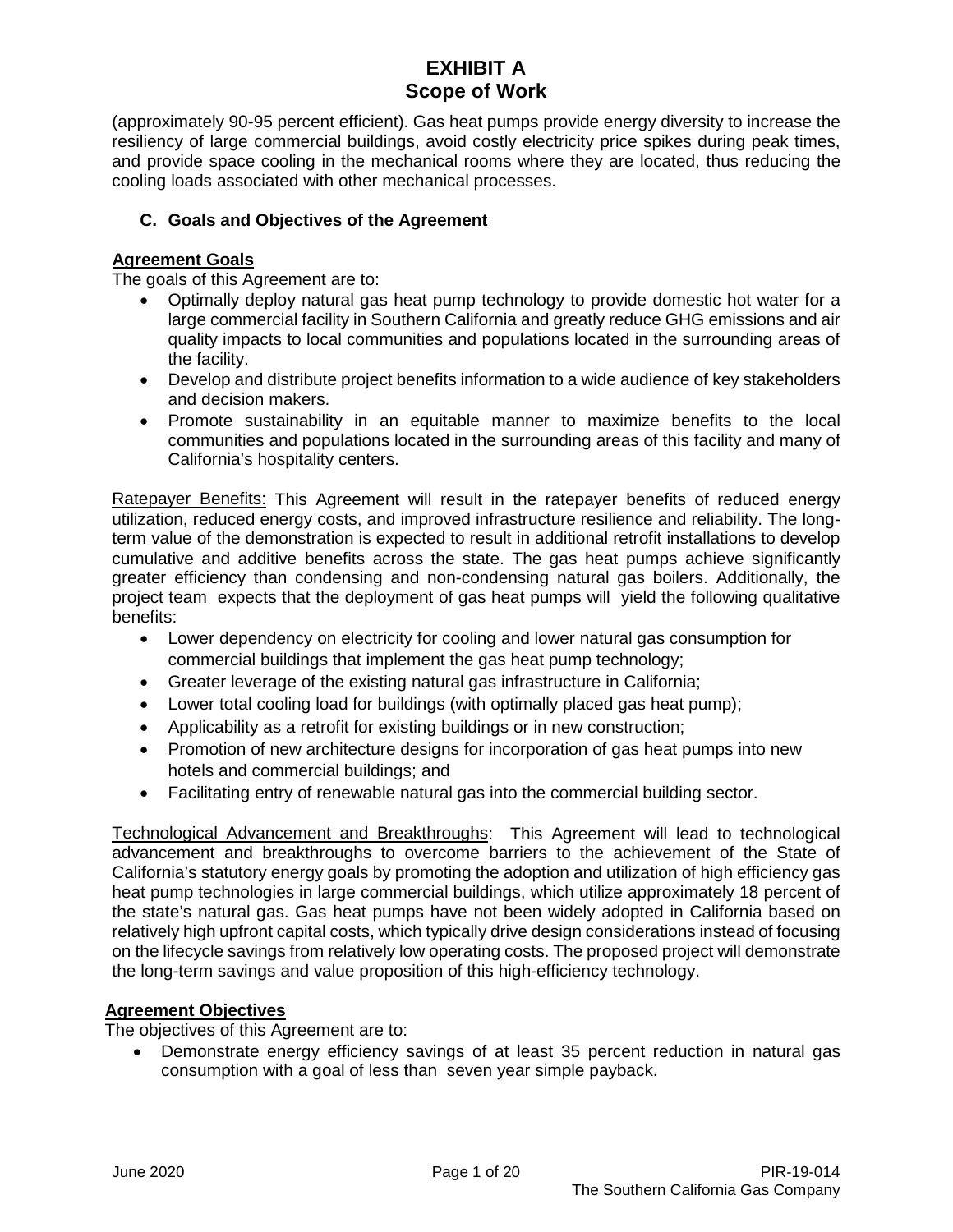- Document quantifiable and measurable benefits in formats that raise awareness of technologies through education.
- Move the TRL from 8 to 9.
- Integrate equitable considerations regarding disadvantaged communities into the technology/knowledge transfer planning and activities from the onset of the project.

### **III. TASK 1 GENERAL PROJECT TASKS**

### **PRODUCTS**

#### **Subtask 1.1 Products**

The goal of this subtask is to establish the requirements for submitting project products (e.g., reports, summaries, plans, and presentation materials). Unless otherwise specified by the Commission Agreement Manager (CAM), the Recipient must deliver products as required below by the dates listed in the **Project Schedule (Part V).** Products that require a draft version are indicated by marking **"(draft and final)"** after the product name in the "Products" section of the task/subtask. If "(draft and final)" does not appear after the product name, only a final version of the product is required. With respect to due dates within this Scope of Work, **"days"** means working days.

#### **The Recipient shall:**

For products that require a draft version, including the Final Report Outline and Final Report

- Submit all draft products to the CAM for review and comment in accordance with the Project Schedule (Part V). The CAM will provide written comments to the Recipient on the draft product within 15 days of receipt, unless otherwise specified in the task/subtask for which the product is required.
- Consider incorporating all CAM comments into the final product. If the Recipient disagrees with any comment, provide a written response explaining why the comment was not incorporated into the final product.
- Submit the revised product and responses to comments within 10 days of notice by the CAM, unless the CAM specifies a longer time period, or approves a request for additional time.

#### For products that require a final version only

• Submit the product to the CAM for acceptance. The CAM may request minor revisions or explanations prior to acceptance.

### For all products

• Submit all data and documents required as products in accordance with the following Instructions for Submitting Electronic Files and Developing Software:

#### o **Electronic File Format**

 Submit all data and documents required as products under this Agreement in an electronic file format that is fully editable and compatible with the Energy Commission's software and Microsoft (MS)-operating computing platforms, or with any other format approved by the CAM. Deliver an electronic copy of the full text of any Agreement data and documents in a format specified by the CAM, such as memory stick or CD-ROM.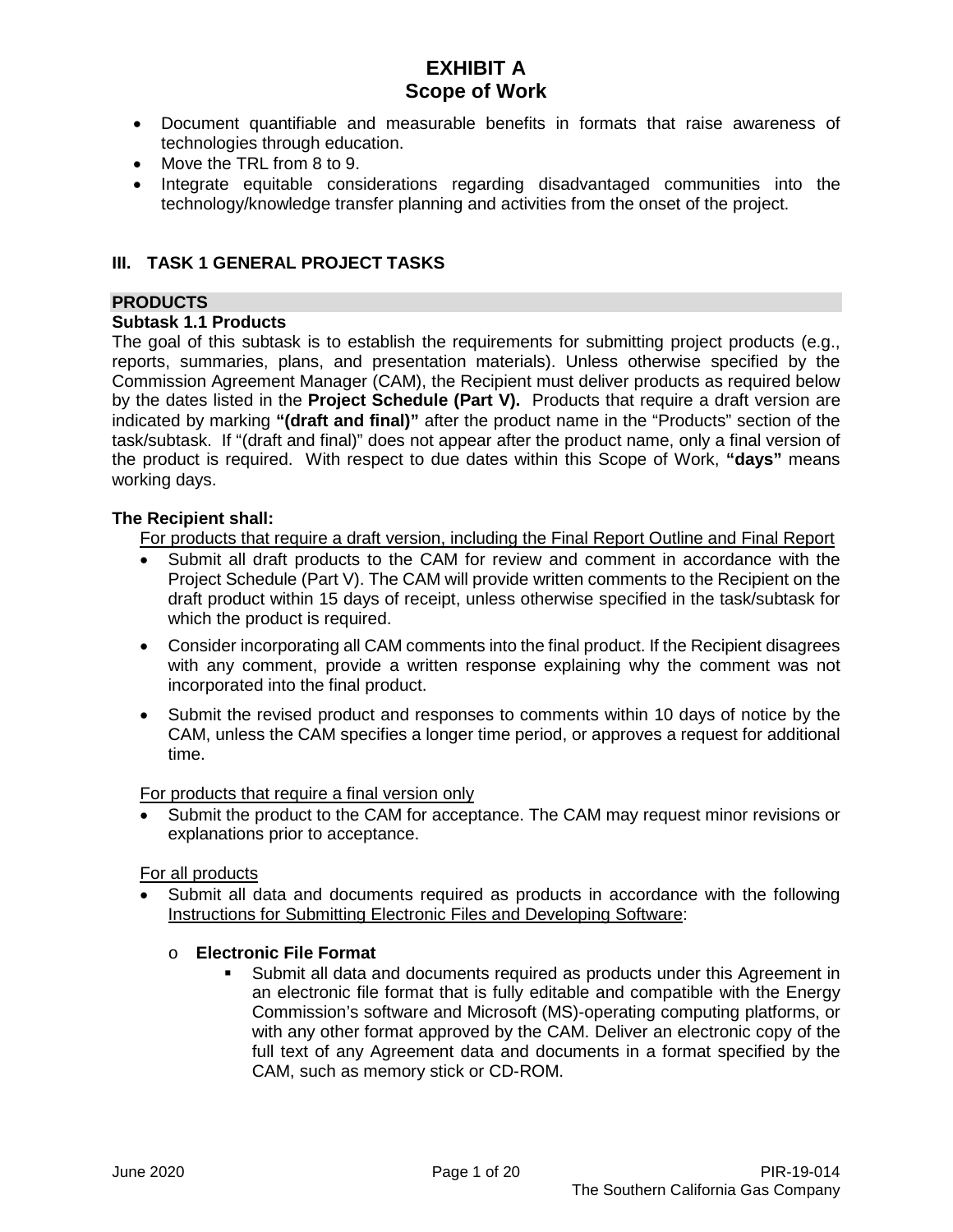The following describes the accepted formats for electronic data and documents provided to the Energy Commission as products under this Agreement, and establishes the software versions that will be required to review and approve all software products:

- Data sets will be in MS Access or MS Excel file format (version 2007 or later), or any other format approved by the CAM.
- Text documents will be in MS Word file format, version 2007 or later.
- Documents intended for public distribution will be in PDF file format.<br>The Recipient must also provide the native Microsoft file format
- The Recipient must also provide the native Microsoft file format.
- Project management documents will be in Microsoft Project file format, version 2007 or later.

#### o **Software Application Development**

Use the following standard Application Architecture components in compatible versions for any software application development required by this Agreement (e.g., databases, models, modeling tools), unless the CAM approves other software applications such as open source programs:

- Microsoft ASP.NET framework (version 3.5 and up). Recommend 4.0.
- Microsoft Internet Information Services (IIS), (version 6 and up) Recommend 7.5.
- Visual Studio.NET (version 2008 and up). Recommend 2010.
- C# Programming Language with Presentation (UI), Business Object and Data Layers.
- **SQL (Structured Query Language).**
- Microsoft SQL Server 2008, Stored Procedures. Recommend 2008 R2.
- Microsoft SQL Reporting Services. Recommend 2008 R2.
- **XML** (external interfaces).

Any exceptions to the Electronic File Format requirements above must be approved in writing by the CAM. The CAM will consult with the Energy Commission's Information Technology Services Branch to determine whether the exceptions are allowable.

#### *MEETINGS*

#### **Subtask 1.2 Kick-off Meeting**

The goal of this subtask is to establish the lines of communication and procedures for implementing this Agreement.

#### **The Recipient shall:**

• Attend a "Kick-off" meeting with the CAM, the Commission Agreement Officer (CAO), and any other Energy Commission staff relevant to the Agreement. The Recipient will bring its Project Manager and any other individuals designated by the CAM to this meeting. The administrative and technical aspects of the Agreement will be discussed at the meeting. Prior to the meeting, the CAM will provide an agenda to all potential meeting participants. The meeting may take place in person or by electronic conferencing (e.g., WebEx), with approval of the CAM.

The administrative portion of the meeting will include discussion of the following:

- o Terms and conditions of the Agreement;
- o Administrative products (subtask 1.1);
- o CPR meetings (subtask 1.3);
- o Match fund documentation (subtask 1.7);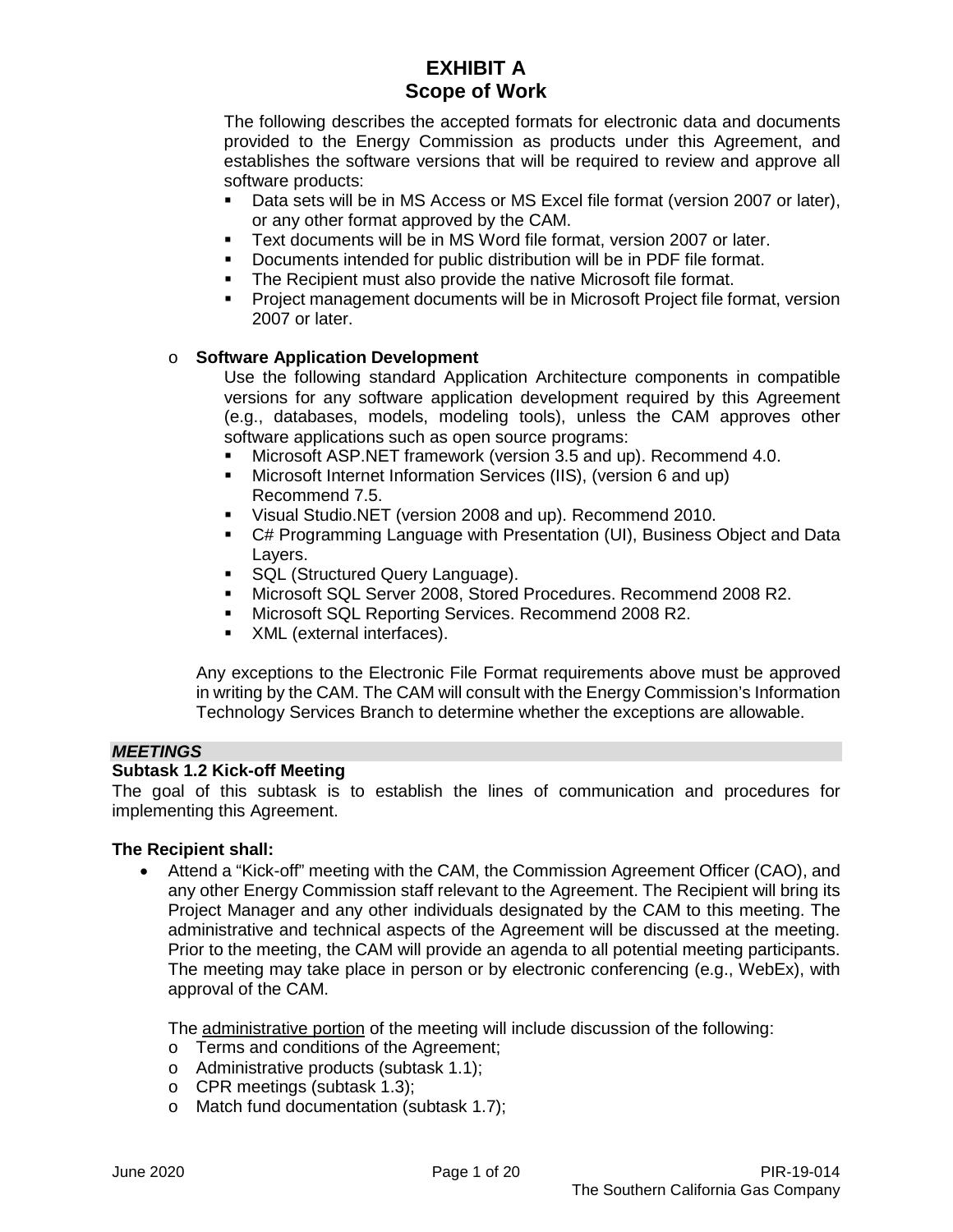- o Permit documentation (subtask 1.8);
- o Subcontracts (subtask 1.9); and
- o Any other relevant topics.

The technical portion of the meeting will include discussion of the following:

- o The CAM's expectations for accomplishing tasks described in the Scope of Work;
- o An updated Project Schedule;
- o Technical products (subtask 1.1);
- o Progress reports and invoices (subtask 1.5);
- o Final Report (subtask 1.6);
- o Technical Advisory Committee meetings (subtasks 1.10 and 1.11); and
- o Any other relevant topics.
- Provide an *Updated Project Schedule, List of Match Funds,* and *List of Permits*, as needed to reflect any changes in the documents.

#### **The CAM shall:**

- Designate the date and location of the meeting.
- Send the Recipient a *Kick-off Meeting Agenda*.

#### **Recipient Products:**

- Updated Project Schedule *(if applicable)*
- Updated List of Match Funds *(if applicable)*
- Updated List of Permits *(if applicable)*

#### **CAM Product:**

• Kick-off Meeting Agenda

### **Subtask 1.3 Critical Project Review (CPR) Meetings**

The goal of this subtask is to determine if the project should continue to receive Energy Commission funding, and if so whether any modifications must be made to the tasks, products, schedule, or budget. CPR meetings provide the opportunity for frank discussions between the Energy Commission and the Recipient. As determined by the CAM, discussions may include project status, challenges, successes, advisory group findings and recommendations, final report preparation, and progress on technical transfer and production readiness activities (if applicable). Participants will include the CAM and the Recipient, and may include the CAO and any other individuals selected by the CAM to provide support to the Energy Commission.

CPR meetings generally take place at key, predetermined points in the Agreement, as determined by the CAM and as shown in the Task List on page 1 of this Exhibit. However, the CAM may schedule additional CPR meetings as necessary. The budget will be reallocated to cover the additional costs borne by the Recipient, but the overall Agreement amount will not increase. CPR meetings generally take place at the Energy Commission, but they may take place at another location, or may be conducted via electronic conferencing (e.g., WebEx) as determined by the CAM.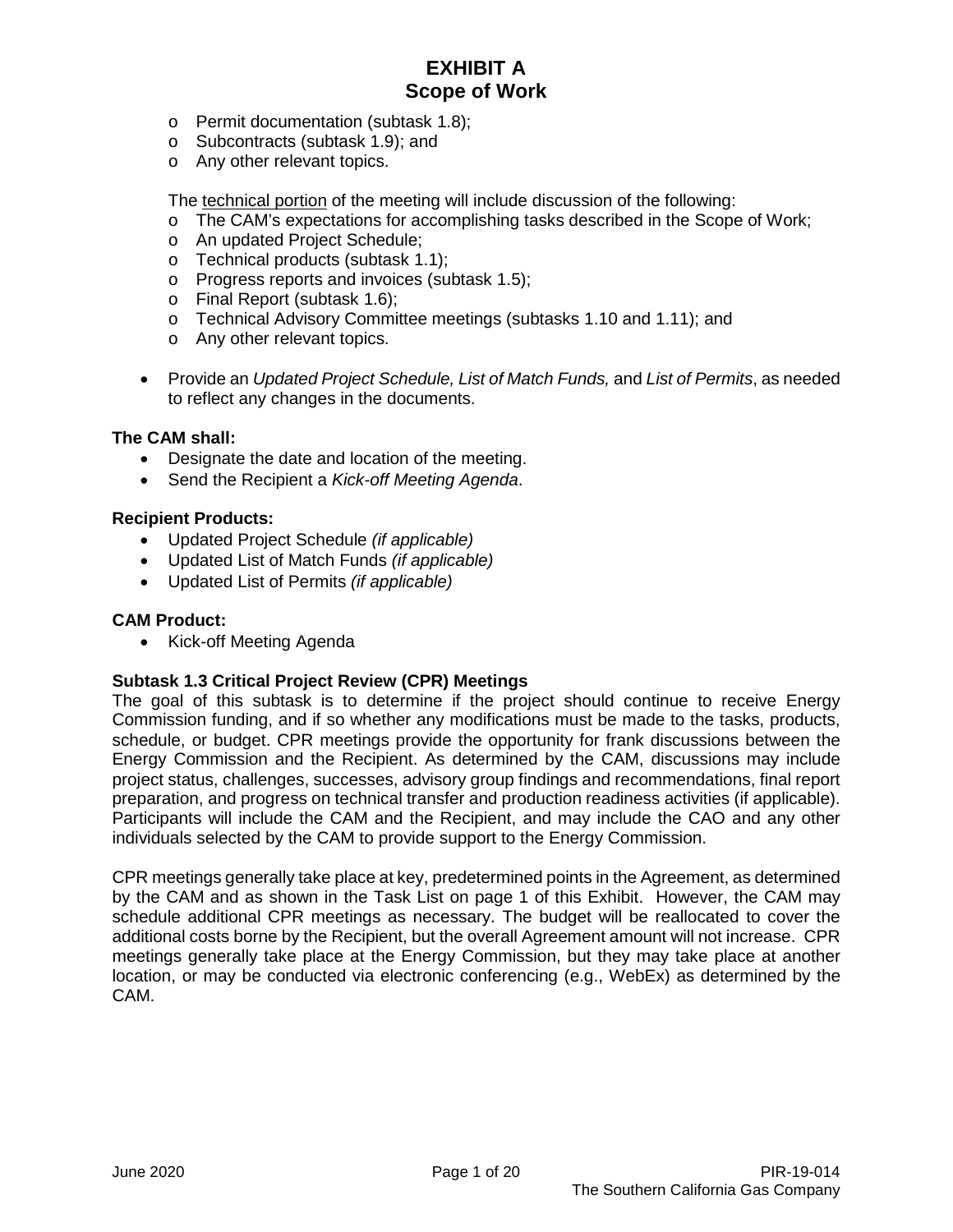**The Recipient shall:**

- Prepare a *CPR Report* for each CPR meeting that: (1) discusses the progress of the Agreement toward achieving its goals and objectives; and (2) includes recommendations and conclusions regarding continued work on the project.
- Submit the CPR Report along with any other *Task Products* that correspond to the technical task for which the CPR meeting is required (i.e., if a CPR meeting is required for Task 2, submit the Task 2 products along with the CPR Report).
- Attend the CPR meeting.
- Present the CPR Report and any other required information at each CPR meeting.

### **The CAM shall:**

- Determine the location, date, and time of each CPR meeting with the Recipient's input.
- Send the Recipient a *CPR Agenda* and a *List of Expected CPR Participants* in advance of the CPR meeting. If applicable, the agenda will include a discussion of match funding and permits.
- Conduct and make a record of each CPR meeting. Provide the Recipient with a *Schedule for Providing a Progress Determination* on continuation of the project.
- Determine whether to continue the project, and if so whether modifications are needed to the tasks, schedule, products, or budget for the remainder of the Agreement. If the CAM concludes that satisfactory progress is not being made, this conclusion will be referred to the Deputy Director of the Energy Research and Development Division.
- Provide the Recipient with a *Progress Determination* on continuation of the project, in accordance with the schedule. The Progress Determination may include a requirement that the Recipient revise one or more products.

### **Recipient Products:**

- CPR Report(s)
- Task Products (draft and/or final as specified in the task)

### **CAM Products:**

- CPR Agenda
- List of Expected CPR Participants
- Schedule for Providing a Progress Determination
- Progress Determination

### **Subtask 1.4 Final Meeting**

The goal of this subtask is to complete the closeout of this Agreement.

### **The Recipient shall:**

• Meet with Energy Commission staff to present project findings, conclusions, and recommendations. The final meeting must be completed during the closeout of this Agreement. This meeting will be attended by the Recipient and CAM, at a minimum. The meeting may occur in person or by electronic conferencing (e.g., WebEx), with approval of the CAM.

The technical and administrative aspects of Agreement closeout will be discussed at the meeting, which may be divided into two separate meetings at the CAM's discretion.

 $\circ$  The technical portion of the meeting will involve the presentation of findings, conclusions, and recommended next steps (if any) for the Agreement. The CAM will determine the appropriate meeting participants.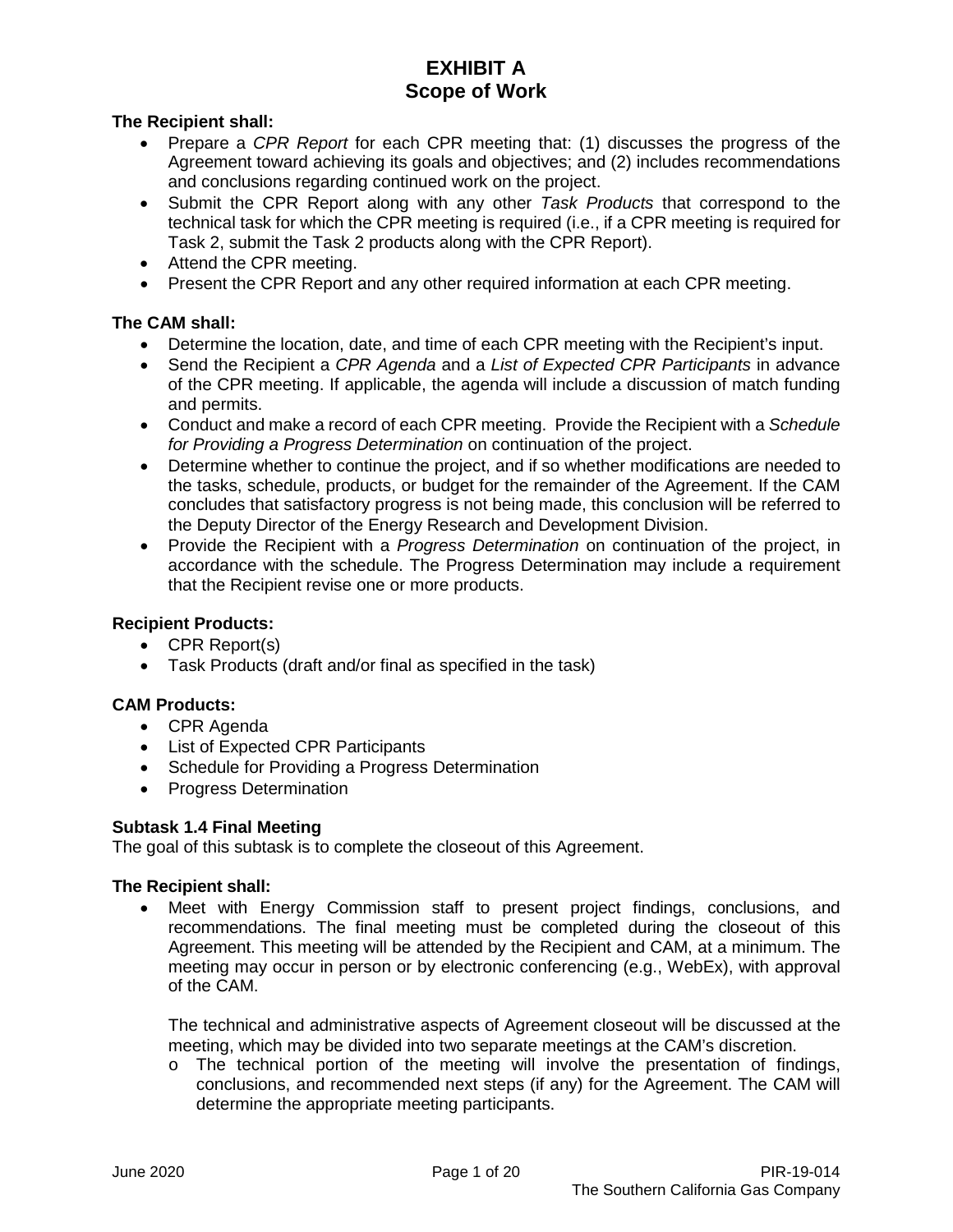- $\circ$  The administrative portion of the meeting will involve a discussion with the CAM and the CAO of the following Agreement closeout items:
	- Disposition of any state-owned equipment.
	- Need to file a Uniform Commercial Code Financing Statement (Form UCC-1) regarding the Energy Commission's interest in patented technology.
	- The Energy Commission's request for specific "generated" data (not already provided in Agreement products).
	- Need to document the Recipient's disclosure of "subject inventions" developed under the Agreement.
	- "Surviving" Agreement provisions such as repayment provisions and confidential products.
	- Final invoicing and release of retention.
- Prepare a *Final Meeting Agreement Summary* that documents any agreement made between the Recipient and Commission staff during the meeting.
- Prepare a *Schedule for Completing Agreement Closeout Activities*.
- Provide *All Draft and Final Written Products* on a CD-ROM or USB memory stick, organized by the tasks in the Agreement.

### **Products:**

- Final Meeting Agreement Summary *(if applicable)*
- Schedule for Completing Agreement Closeout Activities
- All Draft and Final Written Products

### *REPORTS AND INVOICES*

#### **Subtask 1.5 Progress Reports and Invoices**

The goals of this subtask are to: (1) periodically verify that satisfactory and continued progress is made towards achieving the project objectives of this Agreement; and (2) ensure that invoices contain all required information and are submitted in the appropriate format.

#### **The Recipient shall:**

- Submit a monthly *Progress Report* to the CAM. Each progress report must:
	- o Summarize progress made on all Agreement activities as specified in the scope of work for the preceding month, including accomplishments, problems, milestones, products, schedule, fiscal status, and an assessment of the ability to complete the Agreement within the current budget and any anticipated cost overruns. See the Progress Report Format Attachment for the recommended specifications.
- Submit a monthly or quarterly *Invoice* that follows the instructions in the "Payment of Funds" section of the terms and conditions, including a financial report on Match Fund and in-state expenditures.

#### **Products:**

- Progress Reports
- **Invoices**

#### **Subtask 1.6 Final Report**

The goal of this subtask is to prepare a comprehensive Final Report that describes the original purpose, approach, results, and conclusions of the work performed under this Agreement. The CAM will review the Final Report, which will be due at least **two months** before the Agreement end date. When creating the Final Report Outline and the Final Report, the Recipient must use the Style Manual provided by the CAM.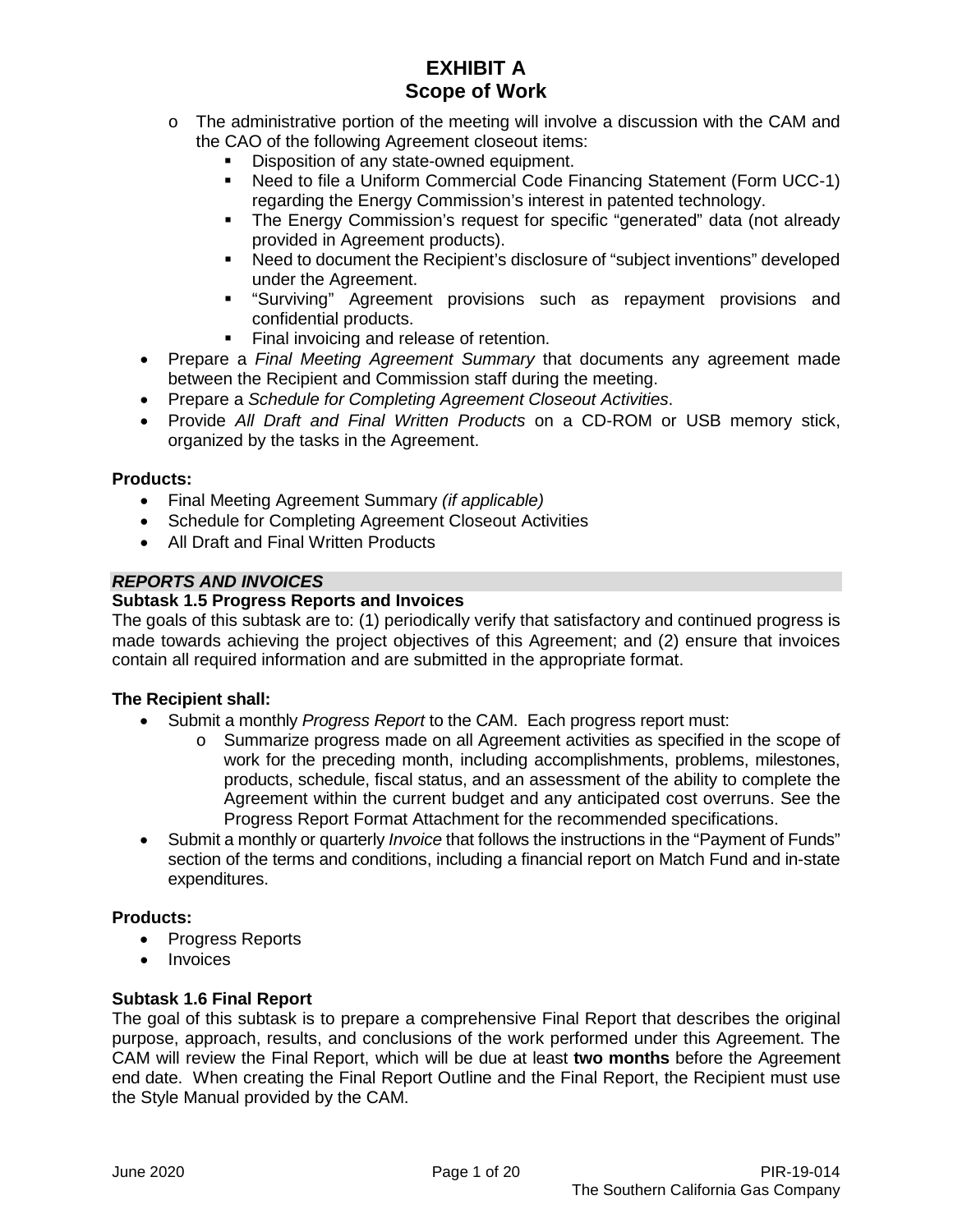#### **Subtask 1.6.1 Final Report Outline**

#### **The Recipient shall:**

• Prepare a *Final Report Outline* in accordance with the *Style Manual* provided by the CAM. *(See Task 1.1 for requirements for draft and final products.)*

#### **Recipient Products:**

• Final Report Outline (draft and final)

#### **CAM Product:**

- Style Manual
- Comments on Draft Final Report Outline
- Acceptance of Final Report Outline

#### **Subtask 1.6.2 Final Report**

- Prepare a *Final Report* for this Agreement in accordance with the approved Final Report Outline, Style Manual, and Final Report Template provided by the CAM with the following considerations:
	- o Ensure that the report includes the following items, in the following order:
		- Cover page (**required**)
		- Credits page on the reverse side of cover with legal disclaimer (**required**)
		- Acknowledgements page (optional)
		- Preface (**required**)
		- Abstract, keywords, and citation page (**required**)
		- Table of Contents (**required**, followed by List of Figures and List of Tables, if needed)
		- **Executive summary (required)**
		- **Body of the report (required)**
		- References (if applicable)
		- Glossary/Acronyms (If more than 10 acronyms or abbreviations are used, it is required.)
		- Bibliography (if applicable)
		- Appendices (if applicable) (Create a separate volume if very large.)
		- Attachments (if applicable)
	- o Ensure that the document is written in the third person.
	- o Ensure that the Executive Summary is understandable to the lay public.<br>Enterty summarize the completed work. Succinctly describe the public.
		- Briefly summarize the completed work. Succinctly describe the project results and whether or not the project goals were accomplished.
		- **If Identify which specific ratepayers can benefit from the project results** and how they can achieve the benefits.
		- **If it's necessary to use a technical term in the Executive Summary,** provide a brief definition or explanation when the technical term is first used.
	- o Follow the Style Guide format requirements for headings, figures/tables, citations, and acronyms/abbreviations.
	- o Ensure that the document omits subjective comments and opinions. However, recommendations in the conclusion of the report are allowed.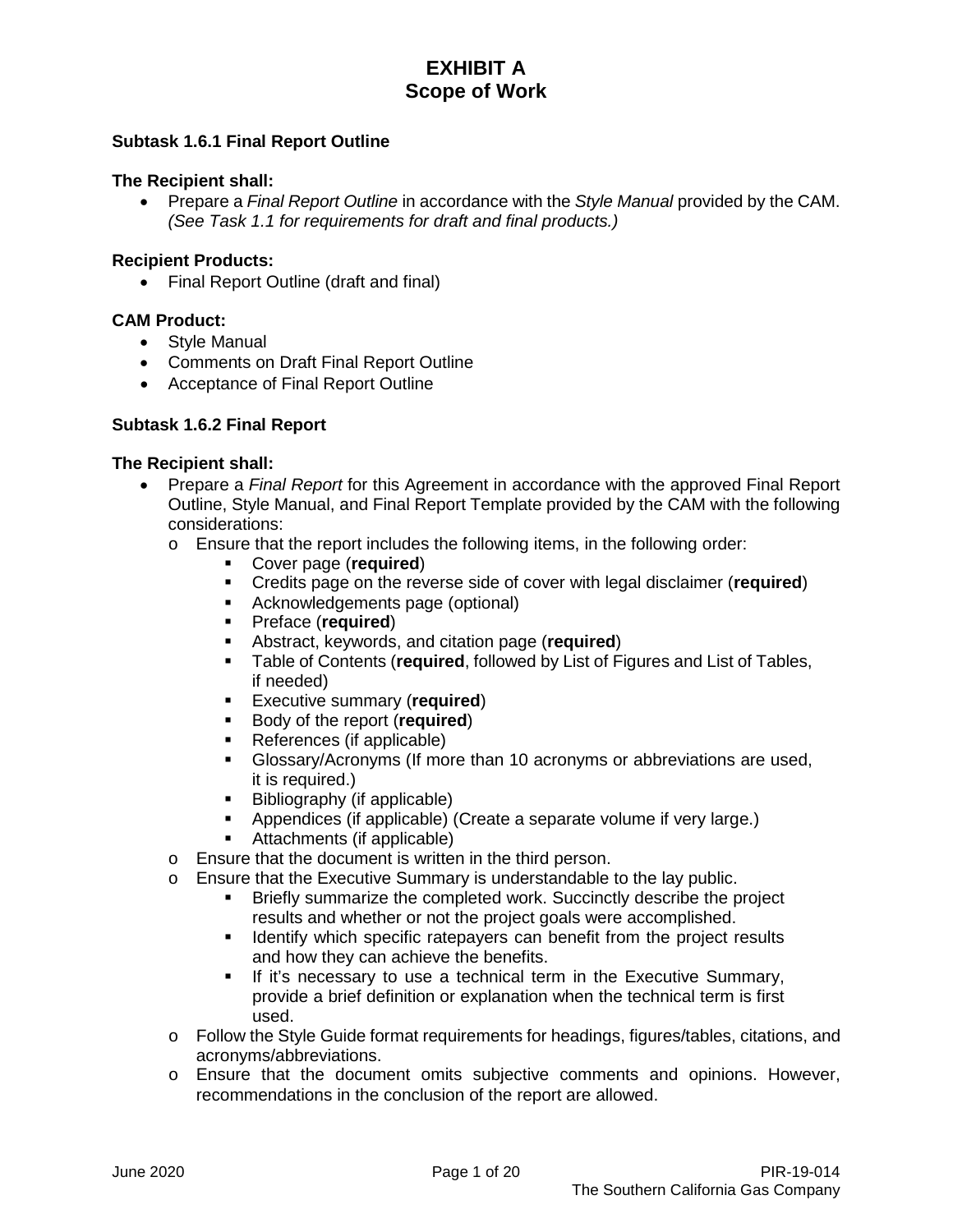- o Include a brief description of the project results in the Abstract.
- Submit a draft of the report to the CAM for review and comment. The CAM will provide written comments to the Recipient on the draft product within 15 days of receipt
- Consider incorporating all CAM comments into the Final Report. If the Recipient disagrees with any comment, provide a written response explaining why the comment was not incorporated into the final product
- Submit the revised Final Report and responses to comments within 10 days of notice by the CAM, unless the CAM specifies a longer time period or approves a request for additional time.
- Submit one bound copy of the *Final Report* to the CAM along with *Written Responses to Comments on the Draft Final Report*.

#### **Products**:

- Final Report (draft and final)
- Written Responses to Comments on the Draft Final Report

#### **CAM Product:**

• Written Comments on the Draft Final Report

### *MATCH FUNDS, PERMITS, AND SUBCONTRACTS*

#### **Subtask 1.7 Match Funds**

The goal of this subtask is to ensure that the Recipient obtains any match funds planned for this Agreement and applies them to the Agreement during the Agreement term.

While the costs to obtain and document match funds are not reimbursable under this Agreement, the Recipient may spend match funds for this task. The Recipient may only spend match funds during the Agreement term, either concurrently or prior to the use of Energy Commission funds. Match funds must be identified in writing, and the Recipient must obtain any associated commitments before incurring any costs for which the Recipient will request reimbursement.

#### **The Recipient shall:**

• Prepare a *Match Funds Status Letter* that documents the match funds committed to this Agreement. If no match funds were part of the proposal that led to the Energy Commission awarding this Agreement and none have been identified at the time this Agreement starts, then state this in the letter.

If match funds were a part of the proposal that led to the Energy Commission awarding this Agreement, then provide in the letter:

- o A list of the match funds that identifies:
	- The amount of cash match funds, their source(s) (including a contact name, address, and telephone number), and the task(s) to which the match funds will be applied.
	- The amount of each in-kind contribution, a description of the contribution type (e.g., property, services), the documented market or book value, the source (including a contact name, address, and telephone number), and the task(s) to which the match funds will be applied. If the in-kind contribution is equipment or other tangible or real property, the Recipient must identify its owner and provide a contact name, address, telephone number, and the address where the property is located.
	- **If different from the solicitation application, provide a letter of commitment from**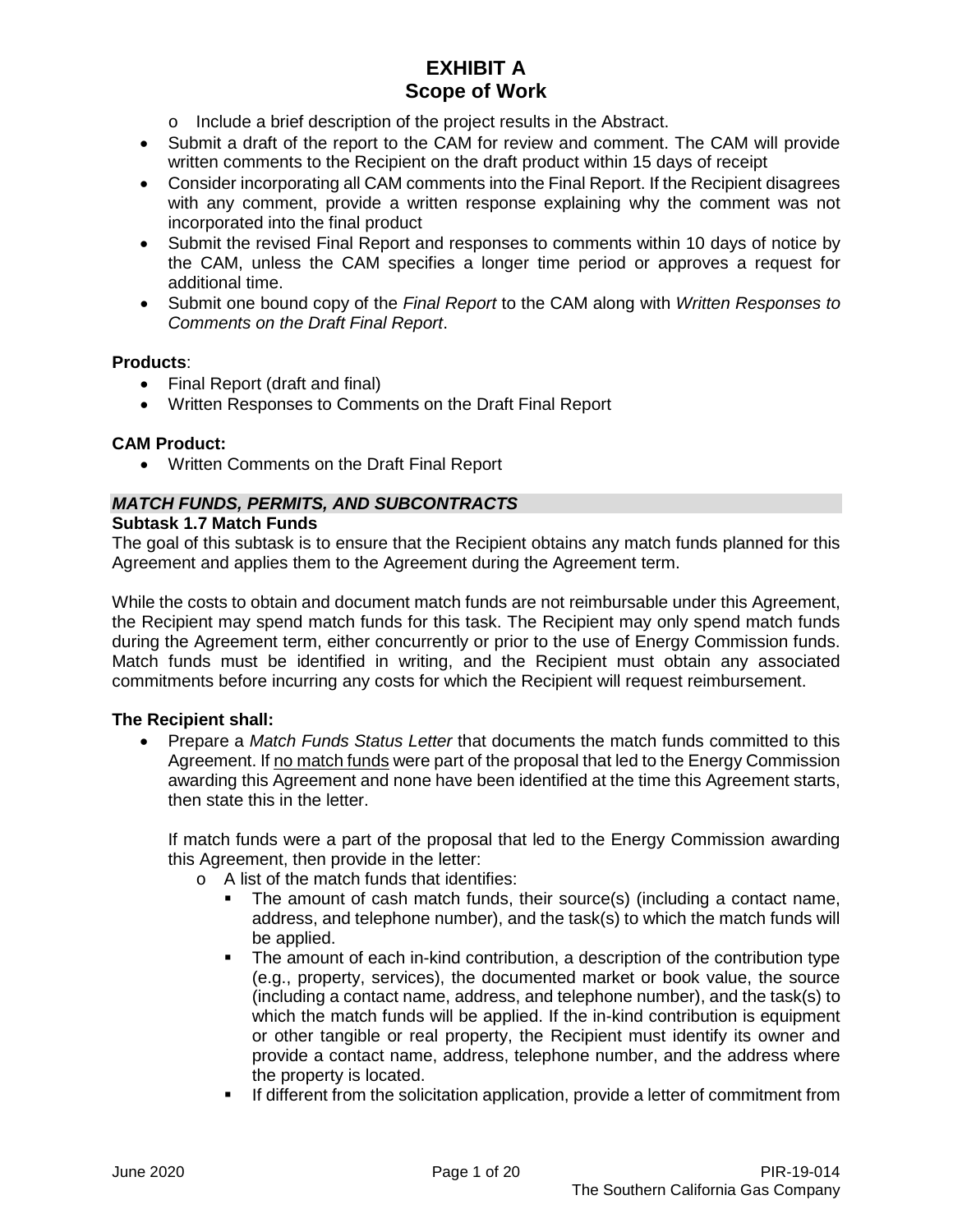an authorized representative of each source of match funding that the funds or contributions have been secured.

- At the Kick-off meeting, discuss match funds and the impact on the project if they are significantly reduced or not obtained as committed. If applicable, match funds will be included as a line item in the progress reports and will be a topic at CPR meetings.
- Provide a *Supplemental Match Funds Notification Letter* to the CAM of receipt of additional match funds.
- Provide a *Match Funds Reduction Notification Letter* to the CAM if existing match funds are reduced during the course of the Agreement. Reduction of match funds may trigger a CPR meeting.

#### **Products:**

- Match Funds Status Letter
- Supplemental Match Funds Notification Letter *(if applicable)*
- Match Funds Reduction Notification Letter *(if applicable)*

### **Subtask 1.8 Permits**

The goal of this subtask is to obtain all permits required for work completed under this Agreement in advance of the date they are needed to keep the Agreement schedule on track. Permit costs and the expenses associated with obtaining permits are not reimbursable under this Agreement, with the exception of costs incurred by University of California recipients. Permits must be identified and obtained before the Recipient may incur any costs related to the use of the permit(s) for which the Recipient will request reimbursement.

#### **The Recipient shall:**

- Prepare a *Permit Status Letter* that documents the permits required to conduct this Agreement. If no permits are required at the start of this Agreement, then state this in the letter. If permits will be required during the course of the Agreement, provide in the letter:
	- $\circ$  A list of the permits that identifies: (1) the type of permit; and (2) the name, address, and telephone number of the permitting jurisdictions or lead agencies.
	- o The schedule the Recipient will follow in applying for and obtaining the permits.

The list of permits and the schedule for obtaining them will be discussed at the Kick-off meeting (subtask 1.2), and a timetable for submitting the updated list, schedule, and copies of the permits will be developed. The impact on the project if the permits are not obtained in a timely fashion or are denied will also be discussed. If applicable, permits will be included as a line item in progress reports and will be a topic at CPR meetings.

- If during the course of the Agreement additional permits become necessary, then provide the CAM with an *Updated List of Permits* (including the appropriate information on each permit) and an *Updated Schedule for Acquiring Permits*.
- Send the CAM a *Copy of Each Approved Permit*.
- If during the course of the Agreement permits are not obtained on time or are denied, notify the CAM within 5 days. Either of these events may trigger a CPR meeting.

#### **Products:**

- Permit Status Letter
- Updated List of Permits *(if applicable)*
- Updated Schedule for Acquiring Permits *(if applicable)*
- Copy of Each Approved Permit *(if applicable)*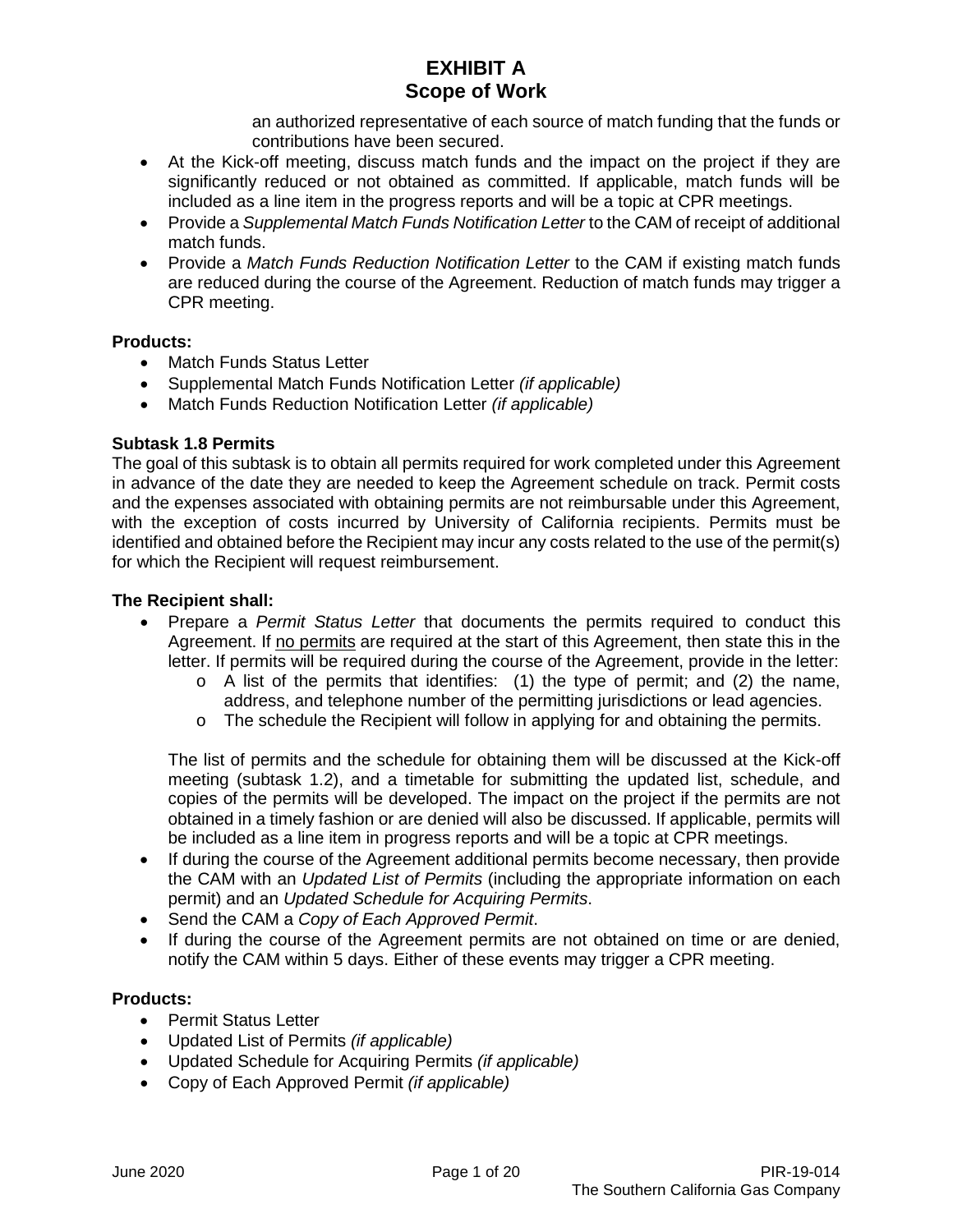#### **Subtask 1.9 Subcontracts**

The goals of this subtask are to: (1) procure subcontracts required to carry out the tasks under this Agreement; and (2) ensure that the subcontracts are consistent with the terms and conditions of this Agreement.

#### **The Recipient shall:**

- Manage and coordinate subcontractor activities in accordance with the requirements of this Agreement.
- Incorporate this Agreement by reference into each subcontract.
- Include any required Energy Commission flow-down provisions in each subcontract, in addition to a statement that the terms of this Agreement will prevail if they conflict with the subcontract terms.
- If required by the CAM, submit a draft of each *Subcontract* required to conduct the work under this Agreement.
- Submit a final copy of the executed subcontract.
- Notify and receive written approval from the CAM prior to adding any new subcontractors (see the discussion of subcontractor additions in the terms and conditions).

#### **Products:**

• Subcontracts *(draft if required by the CAM)*

### *TECHNICAL ADVISORY COMMITTEE*

#### **Subtask 1.10 Technical Advisory Committee (TAC)**

The goal of this subtask is to create an advisory committee for this Agreement. The TAC should be composed of diverse professionals. The composition will vary depending on interest, availability, and need. TAC members will serve at the CAM's discretion. The purpose of the TAC is to:

- Provide guidance in project direction. The guidance may include scope and methodologies, timing, and coordination with other projects. The guidance may be based on:
	- o Technical area expertise;
	- o Knowledge of market applications; or
	- o Linkages between the agreement work and other past, present, or future projects (both public and private sectors) that TAC members are aware of in a particular area.
- Review products and provide recommendations for needed product adjustments, refinements, or enhancements.
- Evaluate the tangible benefits of the project to the state of California, and provide recommendations as needed to enhance the benefits.
- Provide recommendations regarding information dissemination, market pathways, or commercialization strategies relevant to the project products.

The TAC may be composed of qualified professionals spanning the following types of disciplines:

- Researchers knowledgeable about the project subject matter;
- Members of trades that will apply the results of the project (e.g., designers, engineers, architects, contractors, and trade representatives);
- Public interest market transformation implementers;
- Product developers relevant to the project;
- U.S. Department of Energy research managers, or experts from other federal or state agencies relevant to the project;
- Public interest environmental groups;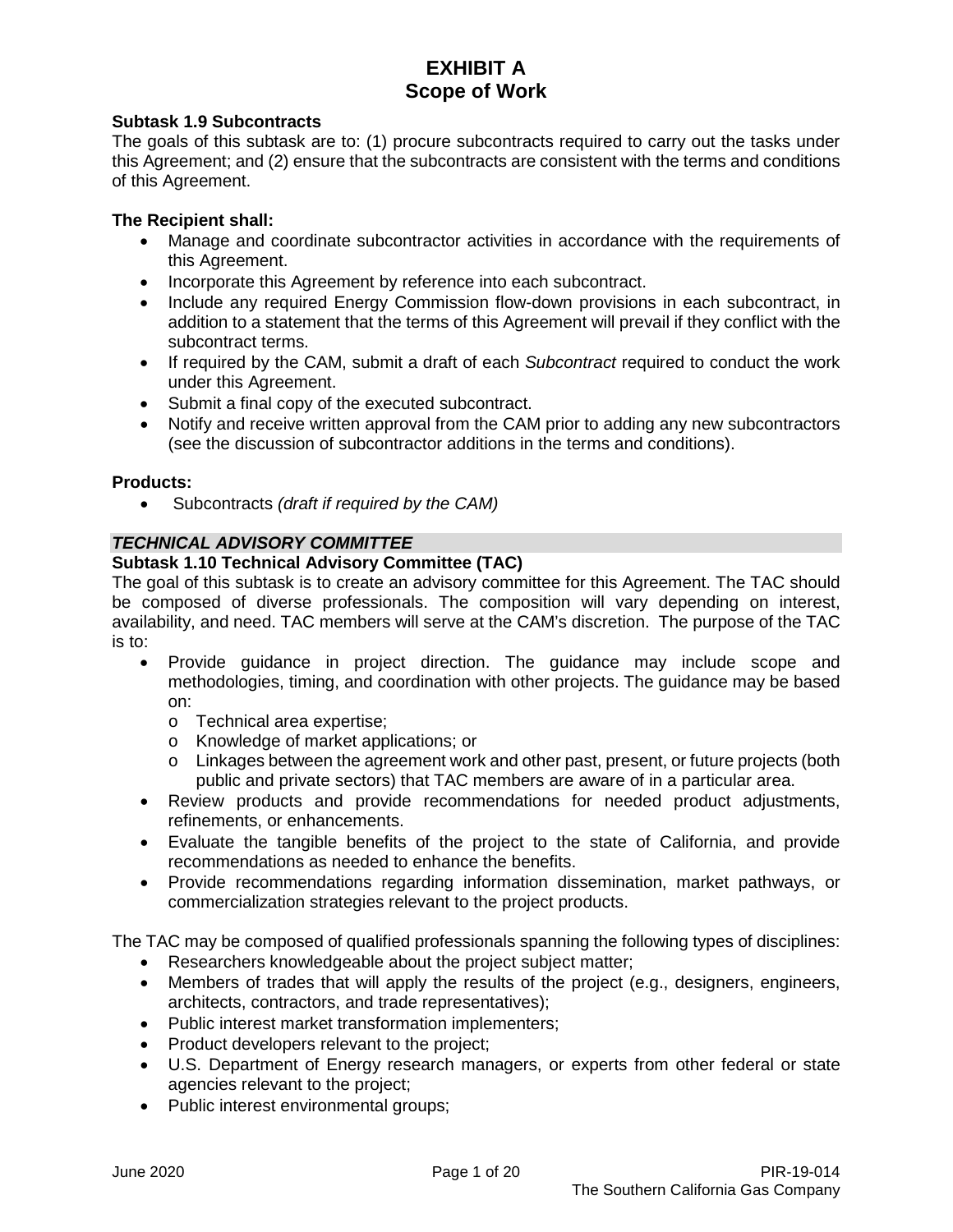- Utility representatives;
- Air district staff; and
- Members of relevant technical society committees.

#### **The Recipient shall:**

- Prepare a *List of Potential TAC Members* that includes the names, companies, physical and electronic addresses, and phone numbers of potential members. The list will be discussed at the Kick-off meeting, and a schedule for recruiting members and holding the first TAC meeting will be developed.
- Recruit TAC members. Ensure that each individual understands member obligations and the TAC meeting schedule developed in subtask 1.11.
- Prepare a *List of TAC Members* once all TAC members have committed to serving on the TAC.
- Submit *Documentation of TAC Member Commitment* (such as Letters of Acceptance) from each TAC member.

#### **Products:**

- List of Potential TAC Members
- List of TAC Members
- Documentation of TAC Member Commitment

#### **Subtask 1.11 TAC Meetings**

The goal of this subtask is for the TAC to provide strategic guidance for the project by participating in regular meetings, which may be held via teleconference.

#### **The Recipient shall:**

- Discuss the TAC meeting schedule with the CAM at the Kick-off meeting. Determine the number and location of meetings (in-person and via teleconference) in consultation with the CAM.
- Prepare a *TAC Meeting Schedule* that will be presented to the TAC members during recruiting. Revise the schedule after the first TAC meeting to incorporate meeting comments.
- Prepare a *TAC Meeting Agenda* and *TAC Meeting Back-up Materials* for each TAC meeting.
- Organize and lead TAC meetings in accordance with the TAC Meeting Schedule. Changes to the schedule must be pre-approved in writing by the CAM.
- Prepare *TAC Meeting Summaries* that include any recommended resolutions of major TAC issues.

#### **The TAC shall:**

- Help set the project team's goals and contribute to the development and evaluation of its statement of proposed objectives as the project evolves.
- Provide a credible and objective sounding board on the wide range of technical and financial barriers and opportunities.
- Help identify key areas where the project has a competitive advantage, value proposition, or strength upon which to build.
- Advocate on behalf of the project in its effort to build partnerships, governmental support and relationships with a national spectrum of influential leaders.
- Ask probing questions that insure a long-term perspective on decision-making and progress toward the project's strategic goals.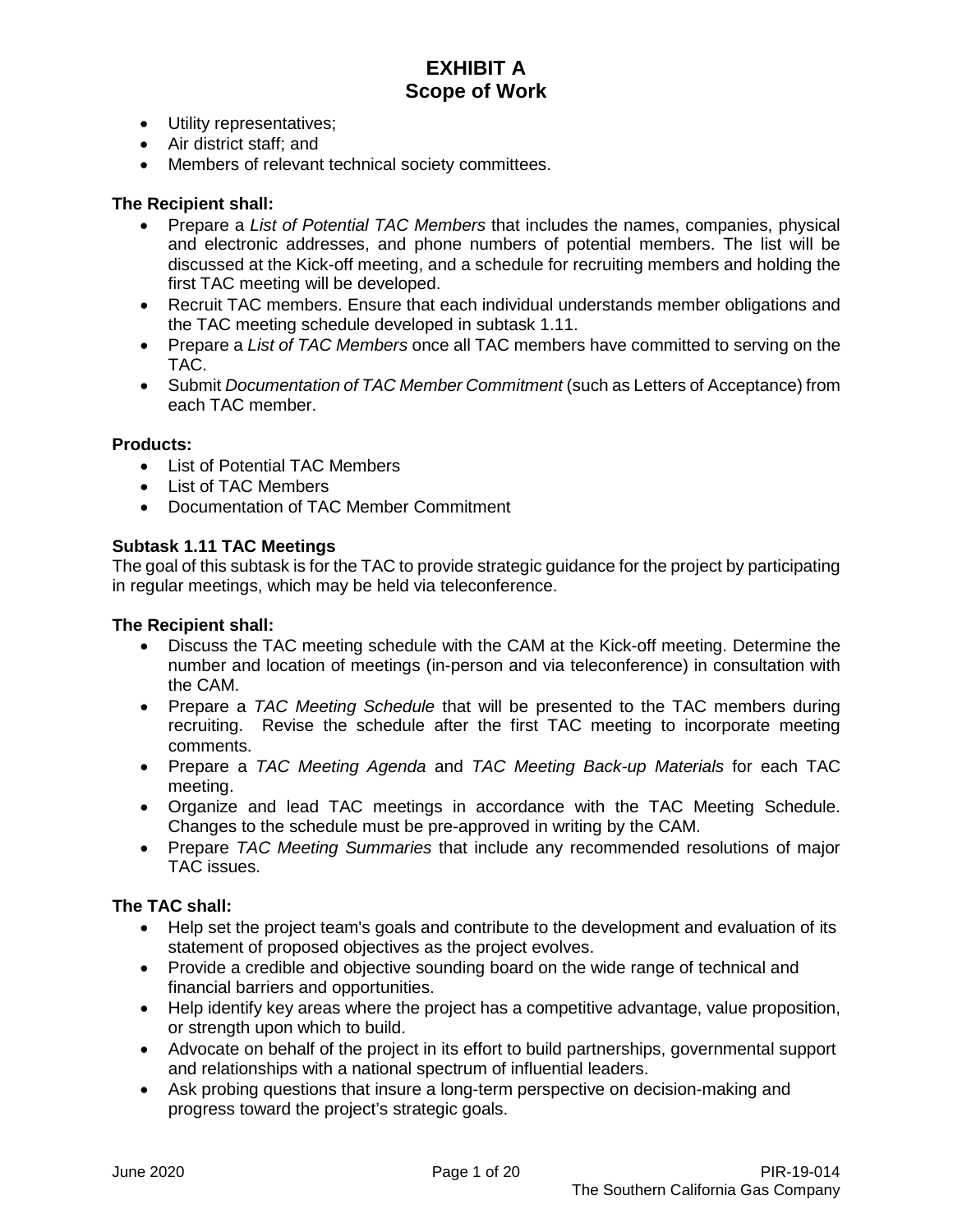### **Products:**

- TAC Meeting Schedule (draft and final)
- TAC Meeting Agendas (draft and final)
- TAC Meeting Back-up Materials
- TAC Meeting Summaries

### **IV. TECHNICAL TASKS**

### **TASK 2: DESIGN AND ENGINEERING**

The goal of this task is to design and engineer the necessary equipment and supporting systems to install the gas heat pump systems while minimizing disruption to facility operations.

#### **The Recipient shall:**

- Review existing engineering documentation for the water heating system within the facility.
- Evaluate the opportunities and challenges with already identified potential locations for the gas heat pump systems and evaluate other locations if necessary.
- Coordinate with the project team to identify a preferred location for the gas heat pump systems and design approach.
- Complete design documentation.
- Develop bid specifications.
- Submit a *Design Report* that includes, but is not limited to:
	- $\circ$  Summary of the steps taken to reach the final design, layout and site location(s);
	- $\circ$  Identification of barriers involved and discuss the steps taken to overcome those barriers;
	- $\circ$  Discussion of the final engineering design and equipment layout for each site;
	- o Relevant non-confidential engineering documents, if any; and
	- $\circ$  Discussion of the status of all permits needed for installation (e.g., building, air permits, etc.).
- Prepare *CPR Report #1* in accordance with subtask 1.3. (CPR Meetings).
- Participate in CPR meeting.

#### **Products:**

- Design Report (draft and final)
- CPR Report #1

### **TASK 3: SITE PREPARATION AND EQUIPMENT PROCUREMENT**

The goal of this task is to procure the necessary equipment and materials for the installation of gas heat pumps consistent with the design documentation.

- Procure equipment by:
	- o Discussing equipment, electrical, and installation requirements with potential vendors;
	- o Issuing bid documents, reviewing responses, and selecting vendors; and
	- o Placing equipment orders in a staggered fashion to correspond with the proposed installation timeline.
- Secure all permits needed for installation of all equipment, consistent with Task 1.8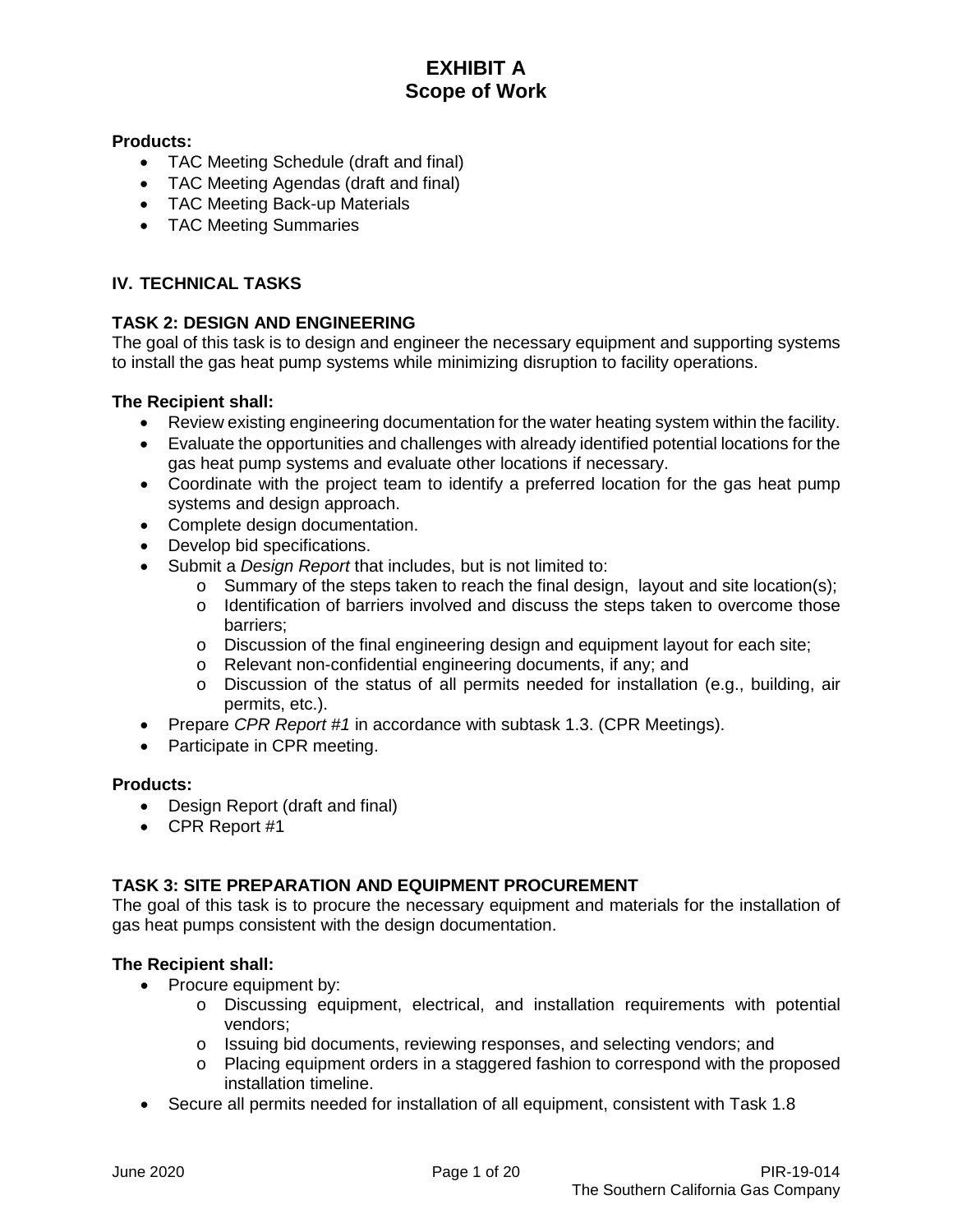- Prepare proposed locations at the site(s) for installation of the new equipment, including:
	- o Preparing the installation timeline;
	- o Identifying drop sites for the new equipment; and
	- o Accepting delivery of the new equipment at the chosen site(s).
- Provide a *Site Preparation and Equipment Procurement Report* that shall include, but not be limited to:
	- o Summary of the steps to prepare the site(s);
	- $\circ$  Copy of the performance specifications for each piece of equipment purchased by the grant;
	- o Summary of the bids received and from whom;
	- o Copies of all required permits needed for installation at each site;
	- o Status of the planned installation including preliminary schedule for equipment delivery and installation for each site; and
	- o Installation timelines for each site.

#### **Products:**

• Site Preparation and Equipment Procurement Report (draft and final)

### **TASK 4: EQUIPMENT INSTALLATION AND COMMISSIONING**

The goal of this task is to install the necessary equipment for this project, to commission the equipment, and to integrate the equipment into normal facility operations.

- Install the equipment as outlined in Design Report and Site Preparation and Equipment Procurement Report as follows:
	- o Shut down facility processes as required;
	- o Install new equipment;
	- o Install measurement and verification (M&V) meters and equipment; and
	- o Conduct pre-startup safety review.
	- o Perform cold commissioning, which will include:
		- Completion and system check out; and
		- **Confirmation of operational readiness.**
	- o Perform hot commissioning, which will include:
		- **Performance testing of new systems;**
		- Performance testing of integration with existing food production system;
		- Performing a test run of production; and
		- Optimize system performance in response to testing in order to meet stated performance specifications.
- Provide an *Equipment Installation Report* that shall include, but not be limited to:
	- o Summary of the equipment installation requirements for each demonstration site;
		- o Identification of barriers involved during installation and discuss the steps taken to overcome those barriers; and
		- $\circ$  Discuss results of equipment start-up and commissioning at each site with respect to whether the equipment as installed meets the stated performance specifications.
- Prepare *CPR Report #2* in accordance with subtask 1. (CPR Meetings).
- Participate in CPR meeting.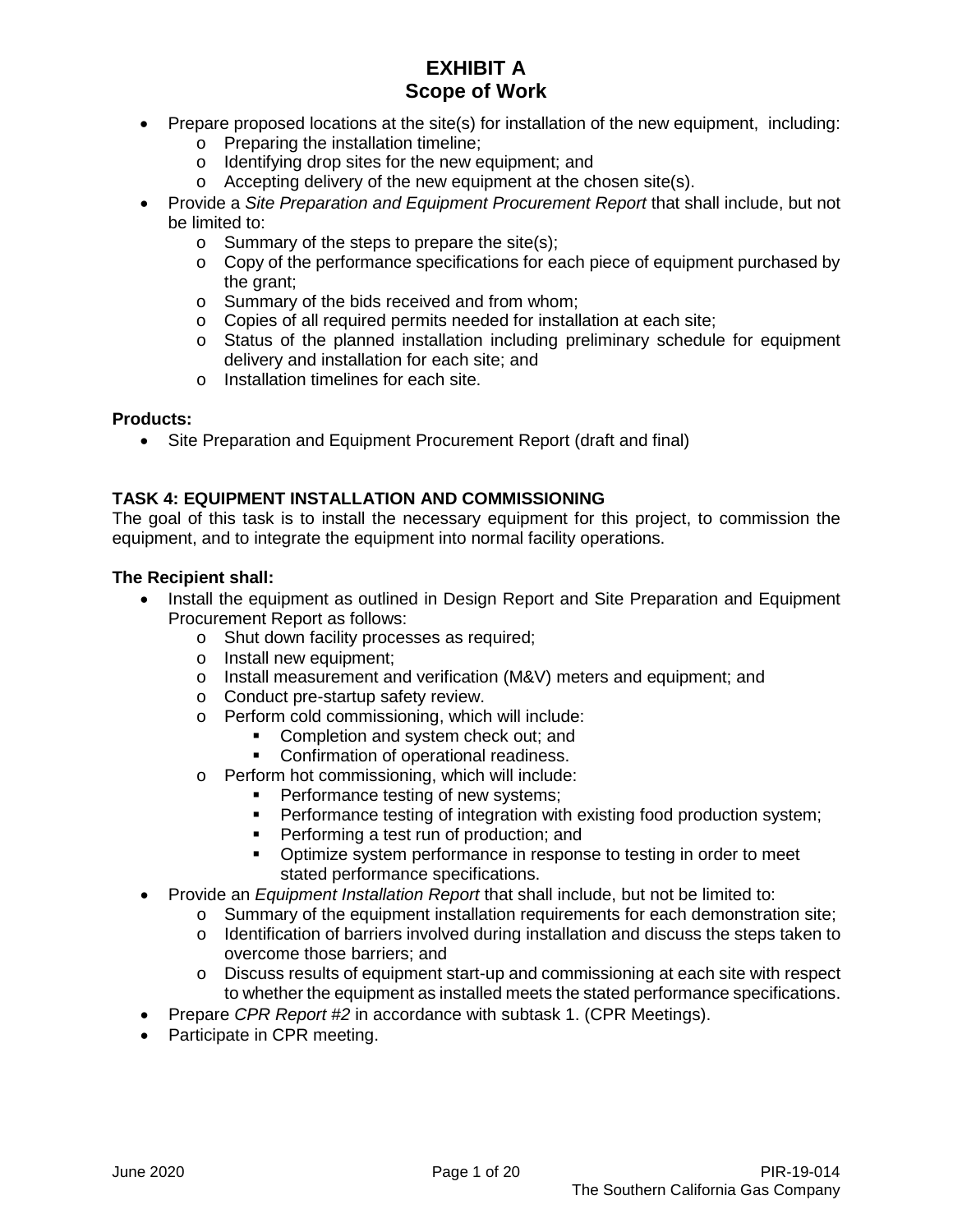### **Products:**

- Equipment Installation Report (draft and final)
- CPR Report #2

### **TASK 5: MEASUREMENT AND VERIFICATION**

The goal of this task is to measure and report the energy use and performance resulting from the operation of installed equipment, including reduction in natural gas utilization, increased efficiency, and air emission benefits.

### **The Recipient shall:**

- Develop an M&V protocol for pre-installation and post-installation measurement and calculation of electricity and natural gas usage.
- Prepare and submit a detailed *M&V Plan* to include but not be limited to:
	- $\circ$  A description of the monitoring equipment and instrumentation which will be used;
	- o A description of the key input parameters and output metrics which will be measured;
	- o A description of the M&V protocol and analysis methods to be employed; and
	- o A description of the independent, third-party M&V services to be employed, if applicable.
- Perform three months (or shorter period if approved in writing by the CAM) of preinstallation measurements and calculations based on the M&V protocol for pre-installation.
- Prepare and provide a *Pre-Installation M&V Findings Report* that includes M&V protocol, pre-install measurements and calculations, analysis, and results performed in this task.
- Perform 12 months (or shorter period if approved in writing by the CAM) of postinstallation measurements based on the M&V protocol for post-installation.
- Provide a summary of post-installation M&V progress in Progress Report(s) (see subtask 1.5) which shall include but not be limited to:
	- o A narrative on operational highlights from the reporting period, including any stoppages in operation and their causes; and
	- o A summary of M&V findings from the reporting period.
- Prepare and provide a *Post-Installation M&V Findings Report* that includes the M&V protocol, post-installation measurements and calculations, analysis, and results of electricity and natural gas use and other work performed in this task, and discussion of whether the project goals and objectives were met (Section II.C).

### **Products:**

- M&V Plan (draft and final)
- Pre-Installation M&V Findings Report (draft and final)
- Post-Installation M&V Findings Report (draft and final)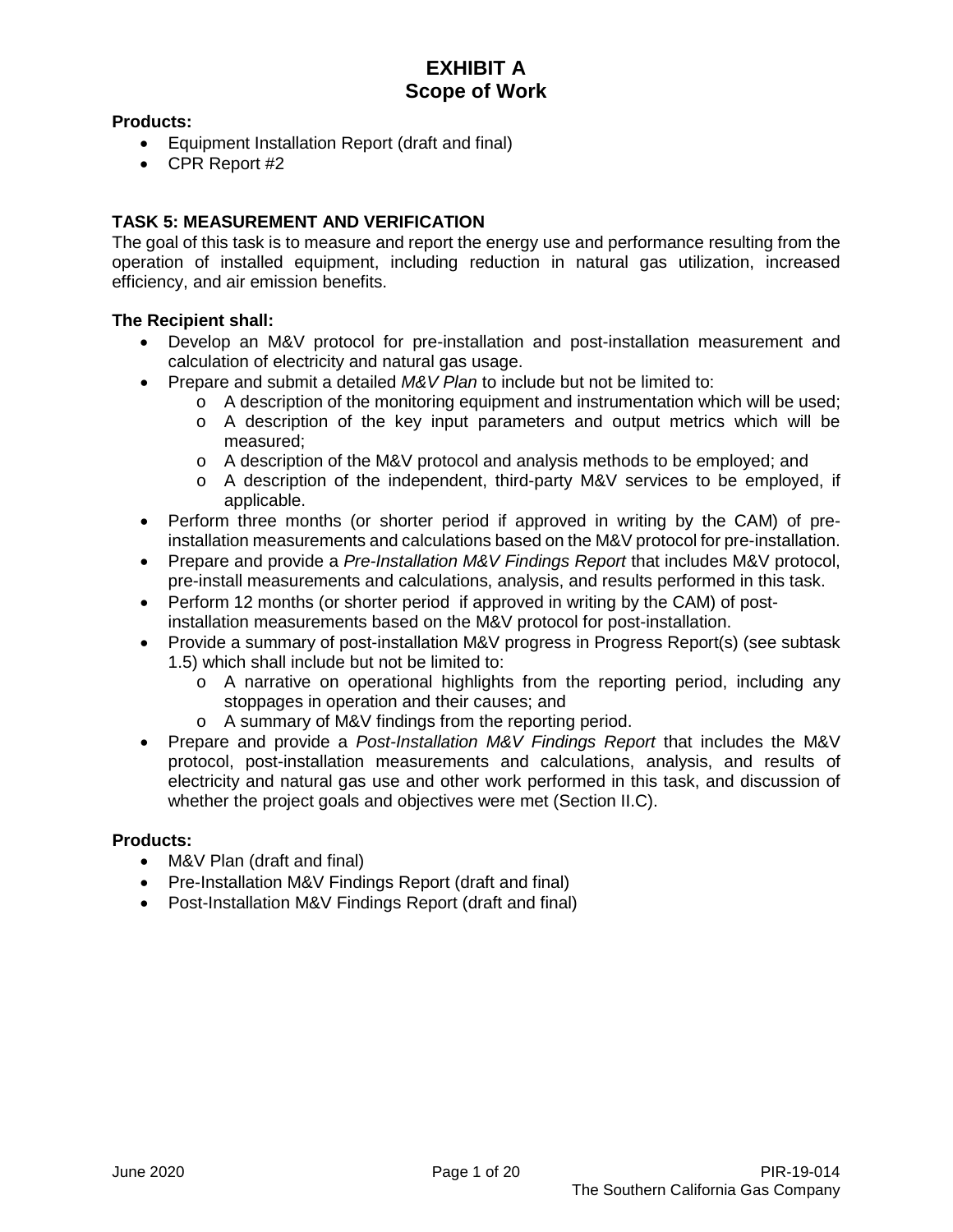### **TASK 6: EVALUATION OF PROJECT BENEFITS**

The goal of this task is to evaluate the benefits resulting from this project.

- Complete three Project Benefits Questionnaires that correspond to three main intervals in the Agreement: (1) *Kick-off Meeting Benefits Questionnaire*; (2) *Mid-term Benefits Questionnaire*; and (3) *Final Meeting Benefits Questionnaire*.
- Provide all key assumptions used to estimate projected benefits, including targeted market sector (e.g., population and geographic location), projected market penetration, baseline and projected energy use and cost, operating conditions, and emission reduction calculations. Examples of information that may be requested in the questionnaires include:
	- o For Product Development Projects and Project Demonstrations:
		- Published documents, including date, title, and periodical name.
		- Estimated or actual energy and cost savings, and estimated statewide energy savings once market potential has been realized. Identify all assumptions used in the estimates.
		- Greenhouse gas and criteria emissions reductions.
		- **Other non-energy benefits such as reliability, public safety, lower operational cost,** environmental improvement, indoor environmental quality, and societal benefits.
		- Data on potential job creation, market potential, economic development, and increased state revenue as a result of the project.
		- A discussion of project product downloads from websites, and publications in technical journals.
		- A comparison of project expectations and performance. Discuss whether the goals and objectives of the Agreement have been met and what improvements are needed, if any.
		- Additional Information for Product Development Projects:
			- Outcome of product development efforts, such copyrights and license agreements.
			- Units sold or projected to be sold in California and outside of California.
			- Total annual sales or projected annual sales (in dollars) of products developed under the Agreement.
			- Investment dollars/follow-on private funding as a result of Energy Commission funding.
			- Patent numbers and applications, along with dates and brief descriptions.
			- Additional Information for Product Demonstrations:
				- Outcome of demonstrations and status of technology.
				- Number of similar installations.
				- Jobs created/retained as a result of the Agreement.
	- o For Information/Tools and Other Research Studies:
		- Outcome of project.
		- Published documents, including date, title, and periodical name.
		- A discussion of policy development. State if the project has been cited in government policy publications or technical journals, or has been used to inform regulatory bodies.
		- The number of website downloads.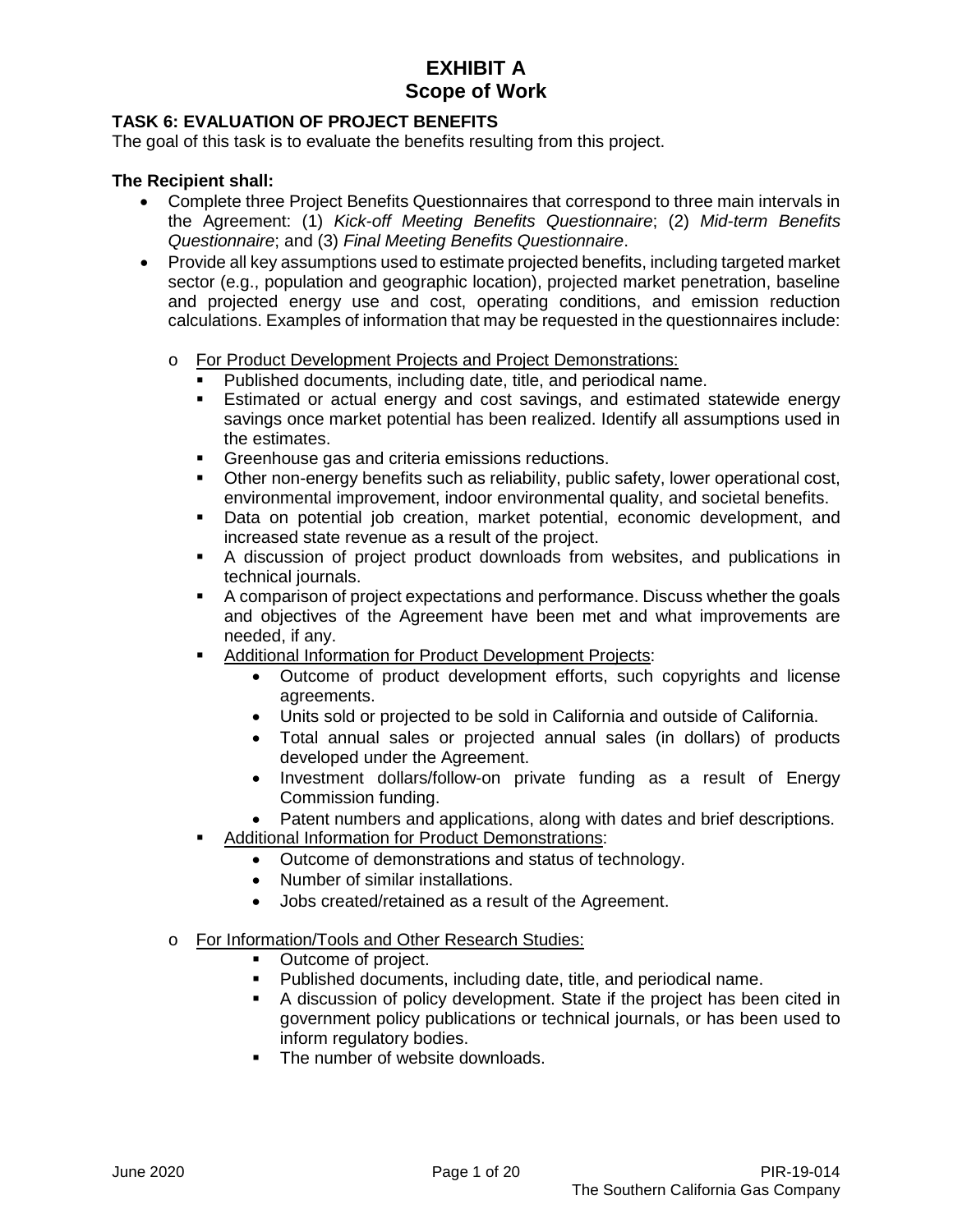- An estimate of how the project information has affected energy use and cost, or have resulted in other non-energy benefits.
- An estimate of energy and non-energy benefits.
- Data on potential job creation, market potential, economic development, and increased state revenue as a result of project.
- A discussion of project product downloads from websites, and publications in technical journals.
- A comparison of project expectations and performance. Discuss whether the goals and objectives of the Agreement have been met and what improvements are needed, if any.
- Respond to CAM questions regarding responses to the questionnaires.

The Energy Commission may send the Recipient similar questionnaires after the Agreement term ends. Responses to these questionnaires will be voluntary.

#### **Products:**

- Kick-off Meeting Benefits Questionnaire
- Mid-term Benefits Questionnaire
- Final Meeting Benefits Questionnaire

### **TASK 7: TECHNOLOGY/KNOWLEDGE TRANSFER ACTIVITIES**

The goal of this task is to develop a plan to make the knowledge gained, experimental results, and lessons learned available to the public and key decision makers.

- Prepare an *Initial Fact Sheet* at start of the project that describes the project. Use the format provided by the CAM.
- Prepare a *Final Project Fact Sheet* at the project's conclusion that discusses results. Use the format provided by the CAM.
- Prepare a *Technology/Knowledge Transfer Plan* that includes:
	- $\circ$  An explanation of how the knowledge gained from the project will be made available to the public, including the targeted market sector and potential outreach to end users, utilities, regulatory agencies, and others.
	- o A description of the intended use(s) for and users of the project results.
	- o Published documents, including date, title, and periodical name.
	- o Copies of documents, fact sheets, journal articles, press releases, and other documents prepared for public dissemination. These documents must include the Legal Notice required in the terms and conditions. Indicate where and when the documents were disseminated.
	- o A discussion of policy development. State if project has been or will be cited in government policy publications, or used to inform regulatory bodies.
	- o The number of website downloads or public requests for project results.
	- o Additional areas as determined by the CAM.
- Conduct technology transfer activities in accordance with the Technology/Knowledge Transfer Plan. These activities will be reported in the Progress Reports.
- When directed by the CAM, develop *Presentation Materials* for an Energy Commissionsponsored conference/workshop(s) on the project.
- When directed by the CAM, participate in annual EPIC symposium(s) sponsored by the California Energy Commission.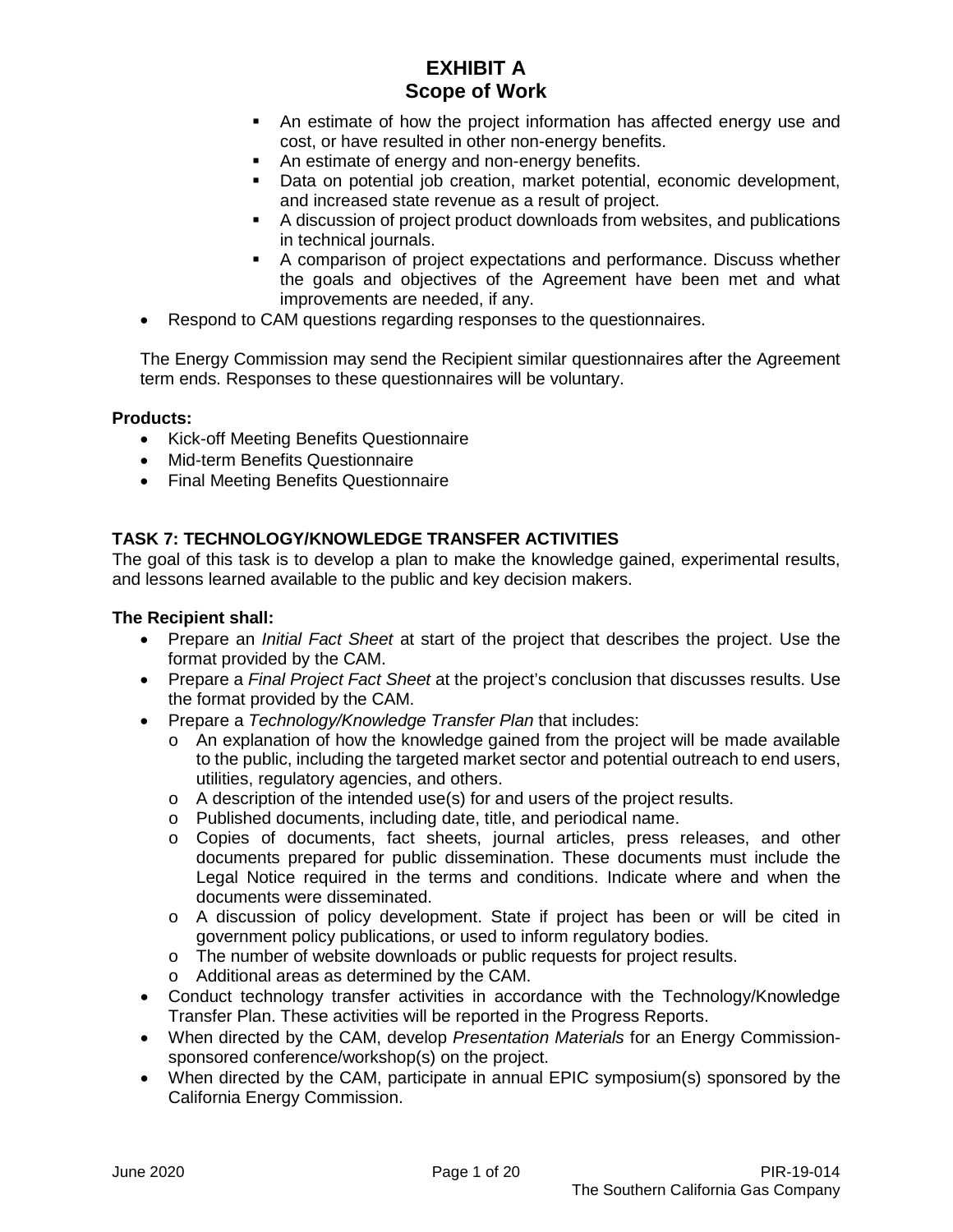- Provide at least (6) six *High Quality Digital Photographs* (minimum resolution of 1300x500 pixels in landscape ratio) of pre and post technology installation at the project sites or related project photographs.
- Prepare a *Technology/Knowledge Transfer Report* on technology transfer activities conducted during the project.

### **Products:**

- Initial Fact Sheet (draft and final)
- Final Project Fact Sheet (draft and final)
- Presentation Materials (draft and final)
- High Quality Digital Photographs
- Technology/Knowledge Transfer Plan (draft and final)
- Technology/Knowledge Transfer Report (draft and final)

### **V. PROJECT SCHEDULE**

Please see the attached Excel spreadsheet.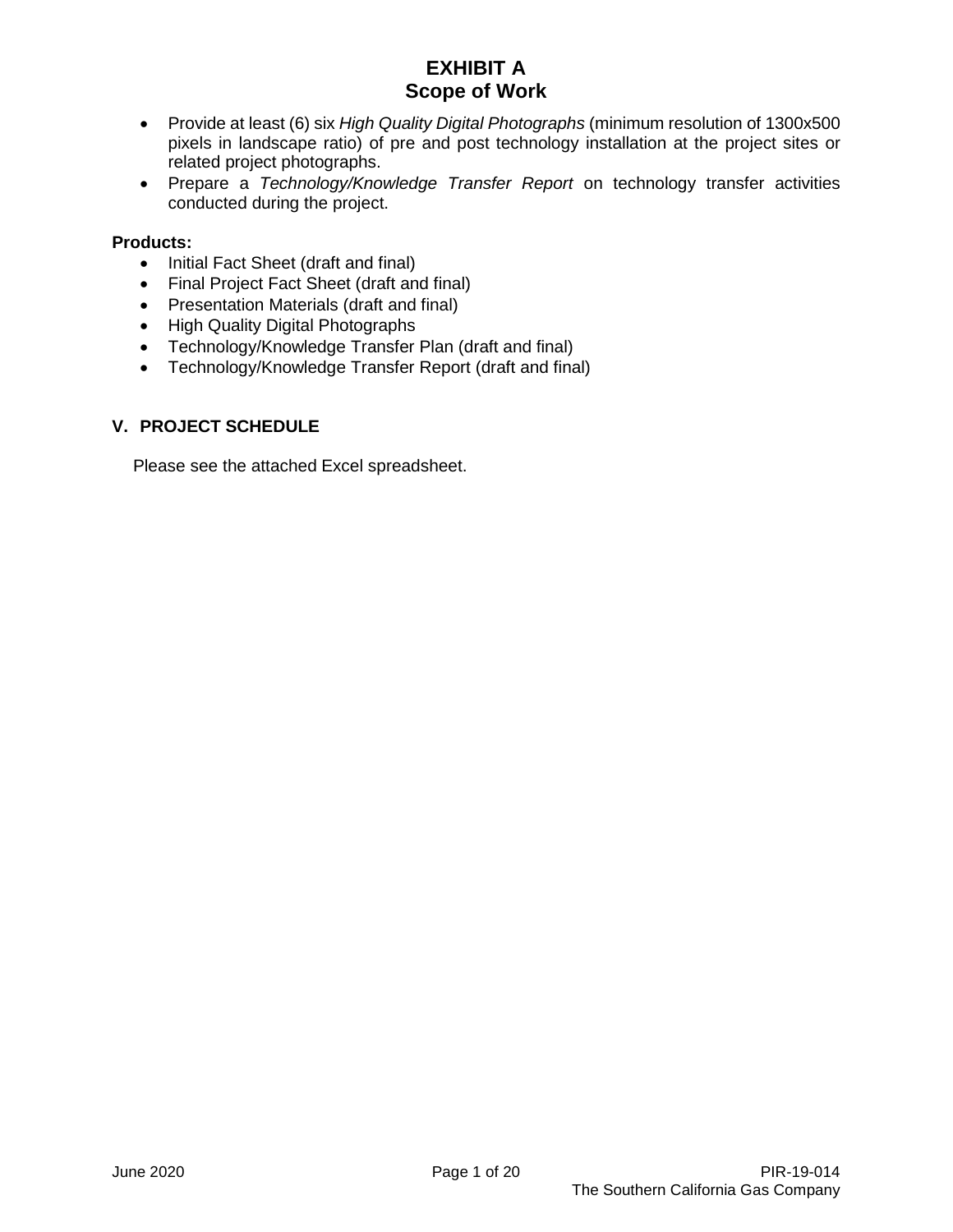#### **Notice of Exemption** Form D

| To:<br>Office of Planning and Research<br>PO Box 3044<br>1400 Tenth Street, Room 113<br>Sacramento, CA 95812-3044                                                                                                                                                                                                                                                                                                                                                                                                                                                                                                                                                                                                       |                                                | <b>From:</b> California Energy Commission<br>1516 Ninth Street, MS-48<br>Sacramento, CA 95814 |  |  |  |
|-------------------------------------------------------------------------------------------------------------------------------------------------------------------------------------------------------------------------------------------------------------------------------------------------------------------------------------------------------------------------------------------------------------------------------------------------------------------------------------------------------------------------------------------------------------------------------------------------------------------------------------------------------------------------------------------------------------------------|------------------------------------------------|-----------------------------------------------------------------------------------------------|--|--|--|
| <b>Project Applicant:</b>                                                                                                                                                                                                                                                                                                                                                                                                                                                                                                                                                                                                                                                                                               | The Southern California Gas Company (SoCalGas) |                                                                                               |  |  |  |
| <b>Project Title:</b>                                                                                                                                                                                                                                                                                                                                                                                                                                                                                                                                                                                                                                                                                                   | Westin High Efficiency Gas Heat Pump Project   |                                                                                               |  |  |  |
| <b>Project Location – Specific:</b>                                                                                                                                                                                                                                                                                                                                                                                                                                                                                                                                                                                                                                                                                     | 404 S Figueroa St                              |                                                                                               |  |  |  |
| <b>Project Location – City:</b> Los Angeles 90071                                                                                                                                                                                                                                                                                                                                                                                                                                                                                                                                                                                                                                                                       |                                                | <b>Project Location – County:</b> Los Angeles                                                 |  |  |  |
| <b>Description of Nature, Purpose and Beneficiaries of Project:</b><br>This project will deploy, test, and measure the benefits of gas heat pumps in a Los Angeles hotel (1 million square<br>feet), in order to demonstrate a reduction of natural gas consumption of 35%, at a minimum, and to develop<br>replicable approaches for other large commercial buildings. The benefits of this project, as related to the California<br>Investor-Owned Utility natural gas ratepayers, are to increase grid resiliency, reduce financial burden for natural gas<br>services, and improved safety by reducing greenhouse gas emissions.<br><b>Name of Public Agency Approving Project:</b><br>California Energy Commission |                                                |                                                                                               |  |  |  |
| Name of Person or Agency Carrying Out Project:                                                                                                                                                                                                                                                                                                                                                                                                                                                                                                                                                                                                                                                                          |                                                | The Southern California Gas Company (SoCalGas)                                                |  |  |  |
| <b>Exempt Status:</b> (check one)                                                                                                                                                                                                                                                                                                                                                                                                                                                                                                                                                                                                                                                                                       |                                                |                                                                                               |  |  |  |
| Ministerial Exemption (Pub. Resources Code § 21080(b)(1); Cal. Code Regs., tit 14, § 15268);                                                                                                                                                                                                                                                                                                                                                                                                                                                                                                                                                                                                                            |                                                |                                                                                               |  |  |  |
| Declared Emergency (Pub. Resources Code § 21080(b)(3); Cal. Code Regs., tit 14, § 15269(a));                                                                                                                                                                                                                                                                                                                                                                                                                                                                                                                                                                                                                            |                                                |                                                                                               |  |  |  |
| Emergency Project (Pub. Resources Code § 21080(b)(4); Cal. Code Regs., tit 14, § 15269(b)(c));                                                                                                                                                                                                                                                                                                                                                                                                                                                                                                                                                                                                                          |                                                |                                                                                               |  |  |  |
| $\bf{X}$<br>Categorical Exemption. State type and section number                                                                                                                                                                                                                                                                                                                                                                                                                                                                                                                                                                                                                                                        |                                                |                                                                                               |  |  |  |
| Cal. Code Regs., tit 14, § 15301 ; Cal. Code Regs., tit 14, § 15306                                                                                                                                                                                                                                                                                                                                                                                                                                                                                                                                                                                                                                                     |                                                |                                                                                               |  |  |  |
|                                                                                                                                                                                                                                                                                                                                                                                                                                                                                                                                                                                                                                                                                                                         | Statutory Exemptions. State code number.       |                                                                                               |  |  |  |

□ Common Sense Exemption. (Cal. Code Regs., tit 14, §15061(b)(3))

### **Reasons why project is exempt:**

The activities funded by this agreement are exempt under Cal. Code Regs., tit. 14, § 15301 because they involve minor energy efficiency retrofit alterations to the existing hotel (1 million square feet). The retrofits involve no expansion of existing use, with interior/exterior alterations to improve building performance.

The activities funded by this agreement are exempt under Cal. Code Regs., tit. 14, § 15301 because the purpose of installing natural gas fired heat pump systems in the hotel is to monitor and analyze the thermal performance and energy consumption. The project is strictly for information gathering purposes and involves basic data collection with no serious or major disturbance to an environmental resource.

Authority cited: Sections 21083 and 21110, Public Resources Code. Reference: Sections 21108, 21152, and 21152.1, Public Resources Code.

The Southern California Gas Company (SoCalGas)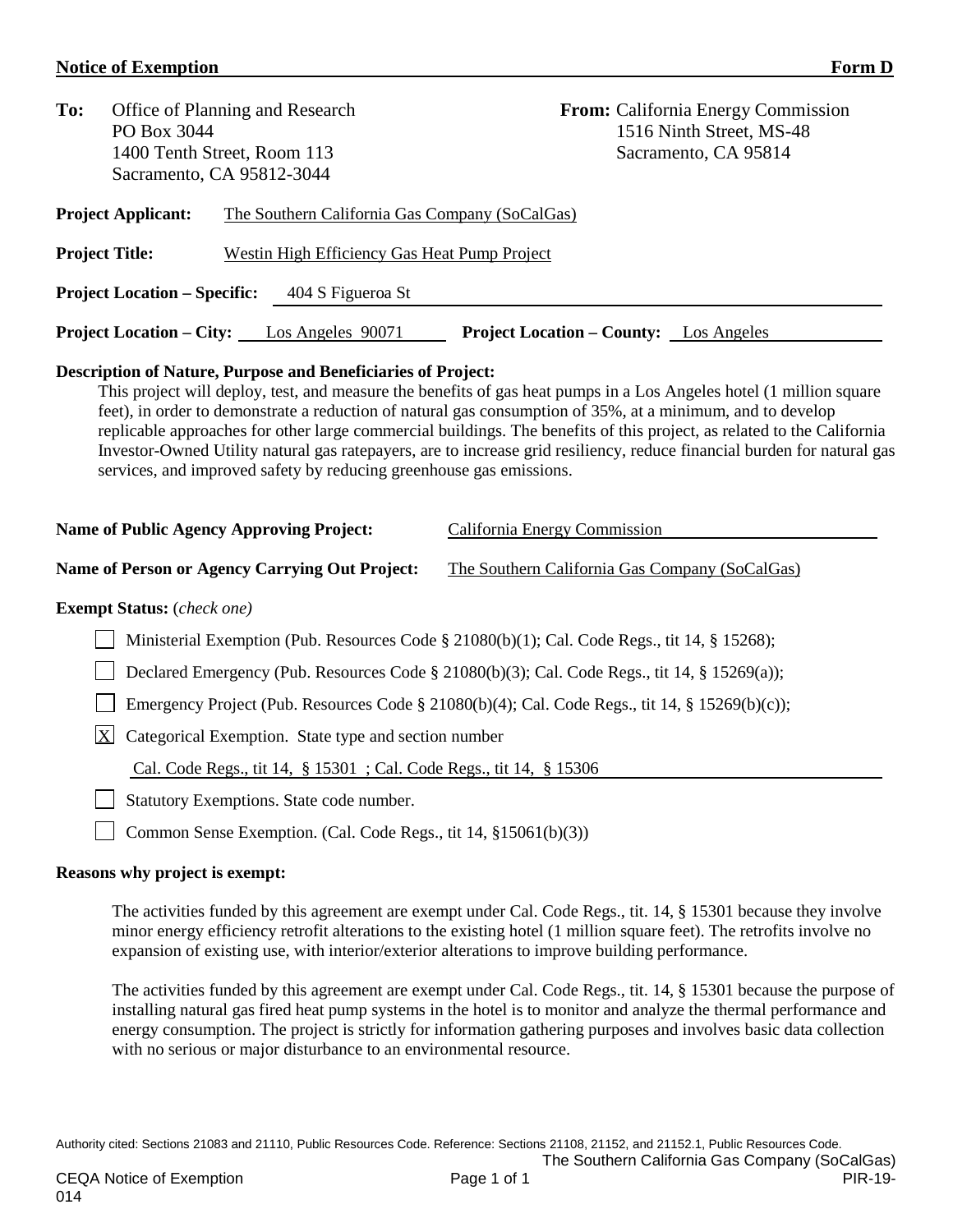| <b>Lead Agency</b><br><b>Contact Person:</b><br>Abigail Jacob                                                                                                                                | Area code/Telephone/Ext:         | 916-327-1314 |  |  |  |
|----------------------------------------------------------------------------------------------------------------------------------------------------------------------------------------------|----------------------------------|--------------|--|--|--|
| If filed by applicant:<br>Attach certified document of exemption finding.<br>Has a Notice of Exemption been filed by the public agency approving the project?<br>Yes<br>N <sub>0</sub><br>2. |                                  |              |  |  |  |
| Signature:                                                                                                                                                                                   | <b>Title:</b><br>Date:           |              |  |  |  |
| $\mathbf{X}'$<br><b>Signed by Responsible Agency</b>                                                                                                                                         |                                  |              |  |  |  |
| <b>Signed by Lead Agency</b>                                                                                                                                                                 |                                  |              |  |  |  |
| <b>Signed by Applicant</b>                                                                                                                                                                   | Date received for filing at OPR: |              |  |  |  |